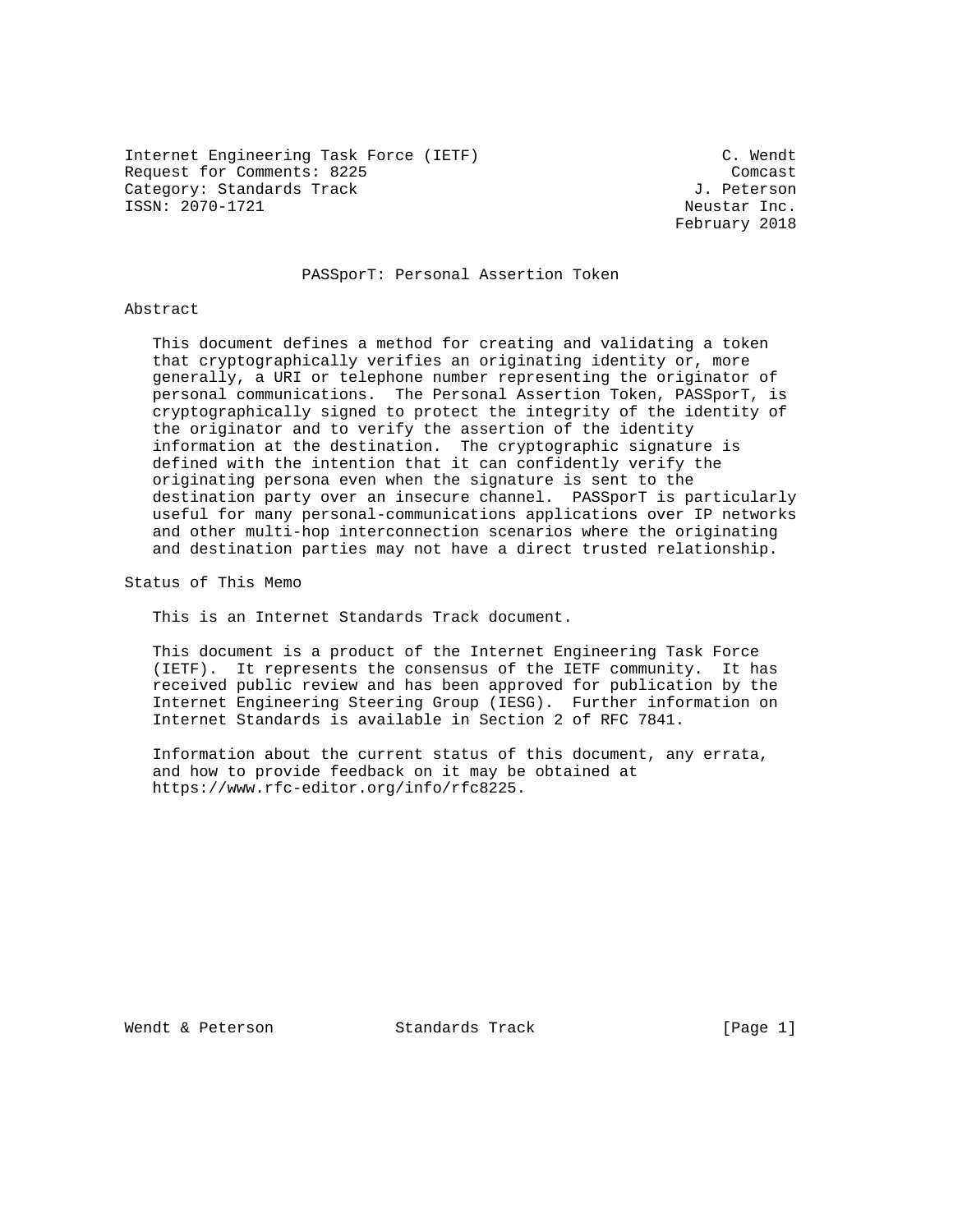Copyright Notice

 Copyright (c) 2018 IETF Trust and the persons identified as the document authors. All rights reserved.

 This document is subject to BCP 78 and the IETF Trust's Legal Provisions Relating to IETF Documents

 (https://trustee.ietf.org/license-info) in effect on the date of publication of this document. Please review these documents carefully, as they describe your rights and restrictions with respect to this document. Code Components extracted from this document must include Simplified BSD License text as described in Section 4.e of the Trust Legal Provisions and are provided without warranty as described in the Simplified BSD License.

Wendt & Peterson and Standards Track and Exemple 21 [Page 2]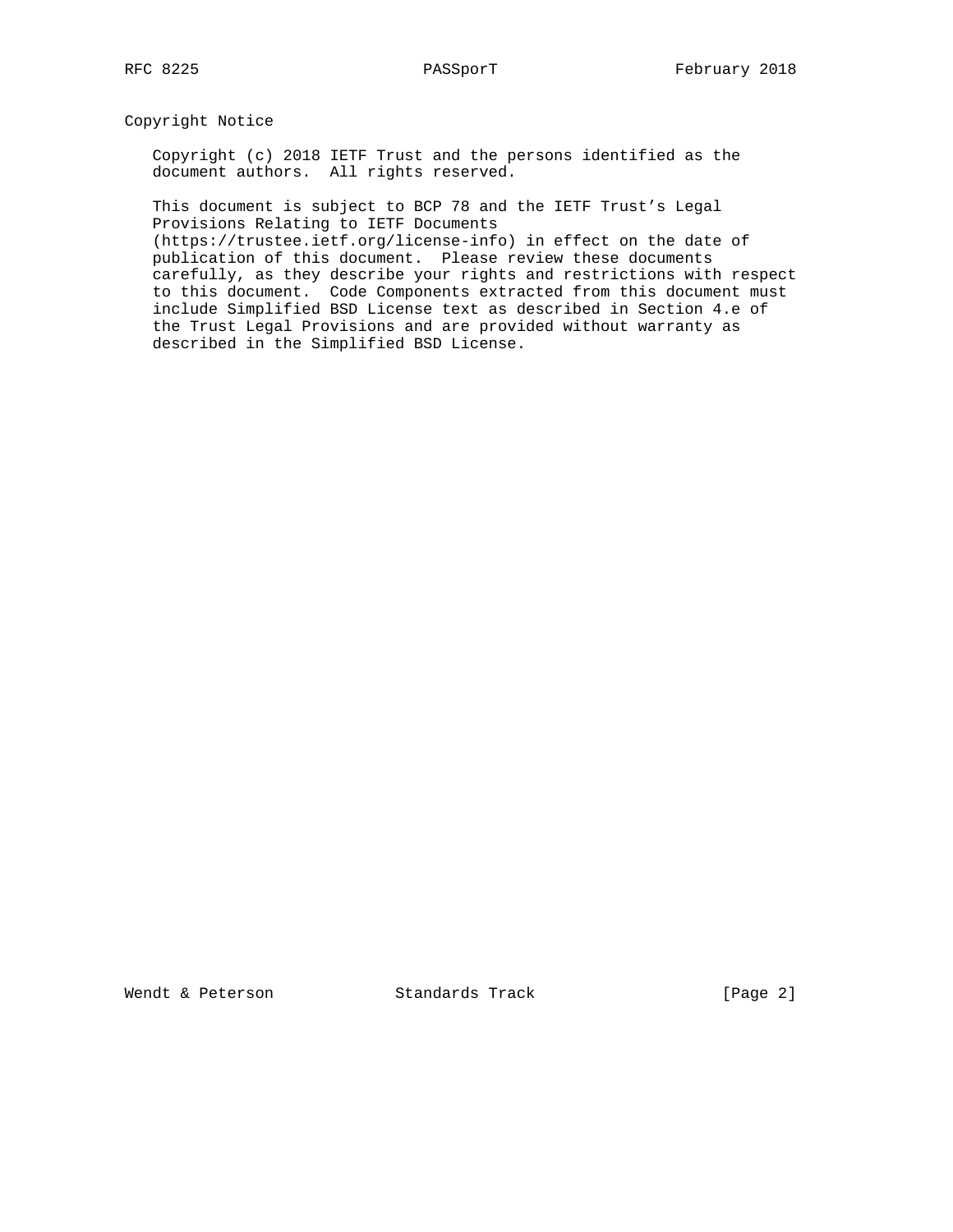| Table of Contents                                              |  |
|----------------------------------------------------------------|--|
|                                                                |  |
|                                                                |  |
|                                                                |  |
|                                                                |  |
|                                                                |  |
|                                                                |  |
|                                                                |  |
|                                                                |  |
|                                                                |  |
|                                                                |  |
|                                                                |  |
|                                                                |  |
| 5.2.1. Originating and Destination Identity Claims 8           |  |
| 5.2.2. "mky" (Media Key) Claim 10                              |  |
|                                                                |  |
|                                                                |  |
| 7.1. Example Compact Form of PASSporT 13                       |  |
|                                                                |  |
| 8.1. "ppt" (PASSporT) Header Parameter 13                      |  |
| 8.2. Example Extended PASSporT Header 14                       |  |
|                                                                |  |
| 9. Deterministic JSON Serialization 15                         |  |
| 9.1. Example PASSporT Deterministic JSON Form 16               |  |
|                                                                |  |
| 10.1. Avoidance of Replay and Cut-and-Paste Attacks 17         |  |
|                                                                |  |
|                                                                |  |
|                                                                |  |
| 11.2. Registrations in "JSON Web Token Claims" 19              |  |
| 11.3. Registration in "JSON Web Signature and                  |  |
| Encryption Header Parameters" 20                               |  |
|                                                                |  |
|                                                                |  |
|                                                                |  |
|                                                                |  |
| Appendix A. Example ES256-Based PASSporT JWS Serialization and |  |
|                                                                |  |
| A.1. X.509 Private Key in PKCS #8 Format for ES256 Example 24  |  |
|                                                                |  |
|                                                                |  |
|                                                                |  |

Wendt & Peterson Standards Track [Page 3]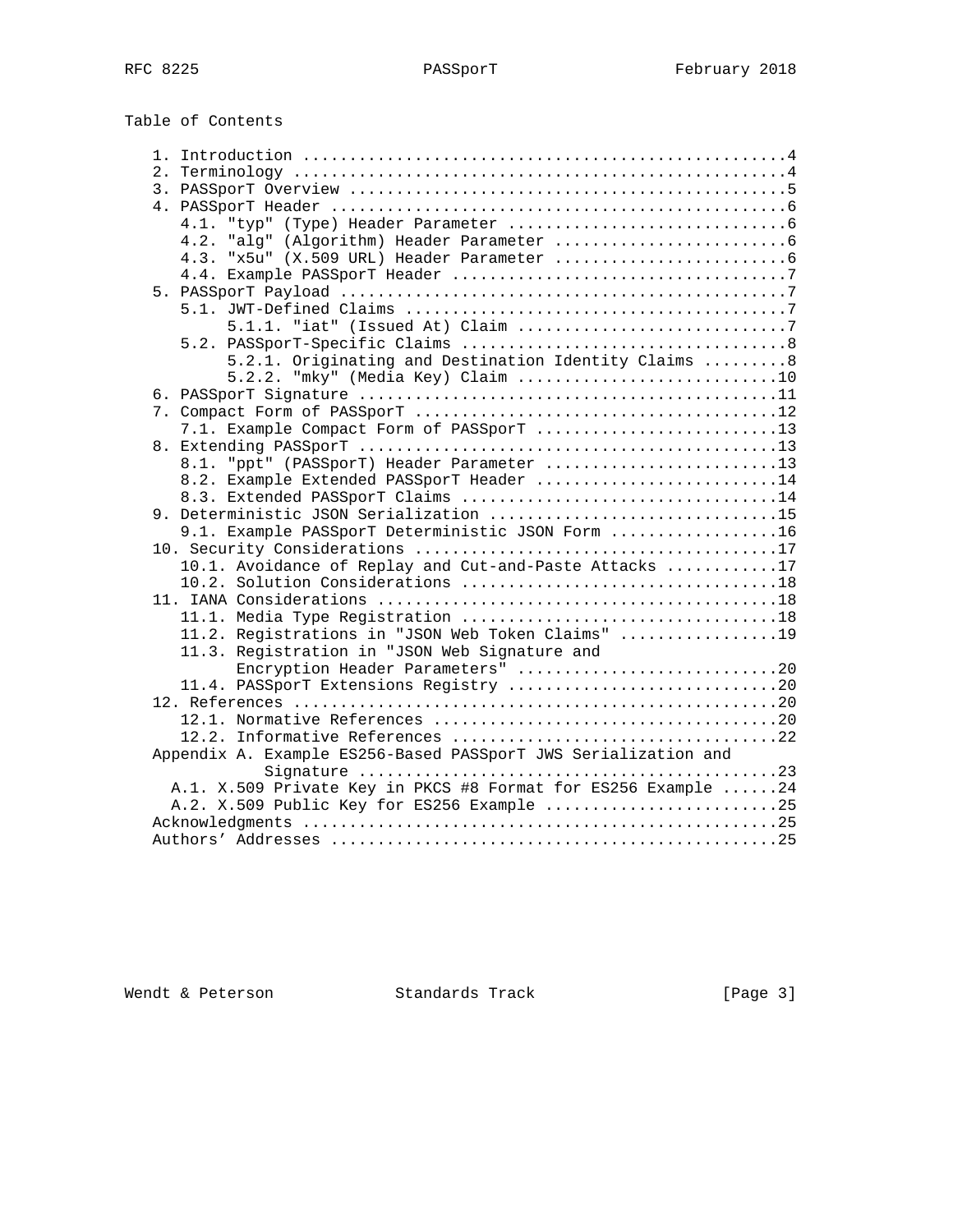# 1. Introduction

 In today's IP-enabled telecommunications world, there is a growing concern about the ability to trust incoming invitations for communications sessions, including video, voice, and messaging [RFC7340]. As an example, modern telephone networks provide the ability to spoof the calling party's telephone number for many legitimate purposes, including providing network features and services on behalf of a legitimate telephone number. However, as we have seen, bad actors have taken advantage of this ability for illegitimate and fraudulent purposes meant to trick telephone users into believing that they are someone they are not. This problem can be extended to many emerging forms of personal communications.

 This document defines a method for creating and validating a token that cryptographically verifies an originating identity or, more generally, a URI or telephone number representing the originator of personal communications. Through the extensions defined in Section 8 of this document, other information relevant to the personal communications can also be added to the token. The goal of PASSporT is to provide a common framework for signing information related to the originating identity in an extensible way. Additionally, this functionality is independent of any specific call logic for personal-communications signaling, so that the assertion of information related to the originating identity can be implemented in a flexible way and can be used in such applications as end-to-end applications that require different signaling protocols or gateways between different communications systems. It is anticipated that guidance specific to the signaling protocol will be provided in other related documents and specifications to specify how to use and transport PASSporTs; however, this is intentionally out of scope for this document.

 [RFC8224] provides details of the use of PASSporT within the SIP [RFC3261] signaling protocol for the signing and verification of telephone numbers and SIP URIs.

2. Terminology

 The key words "MUST", "MUST NOT", "REQUIRED", "SHALL", "SHALL NOT", "SHOULD", "SHOULD NOT", "RECOMMENDED", "NOT RECOMMENDED", "MAY", and "OPTIONAL" in this document are to be interpreted as described in BCP 14 [RFC2119] [RFC8174] when, and only when, they appear in all capitals, as shown here.

Wendt & Peterson and Standards Track and [Page 4]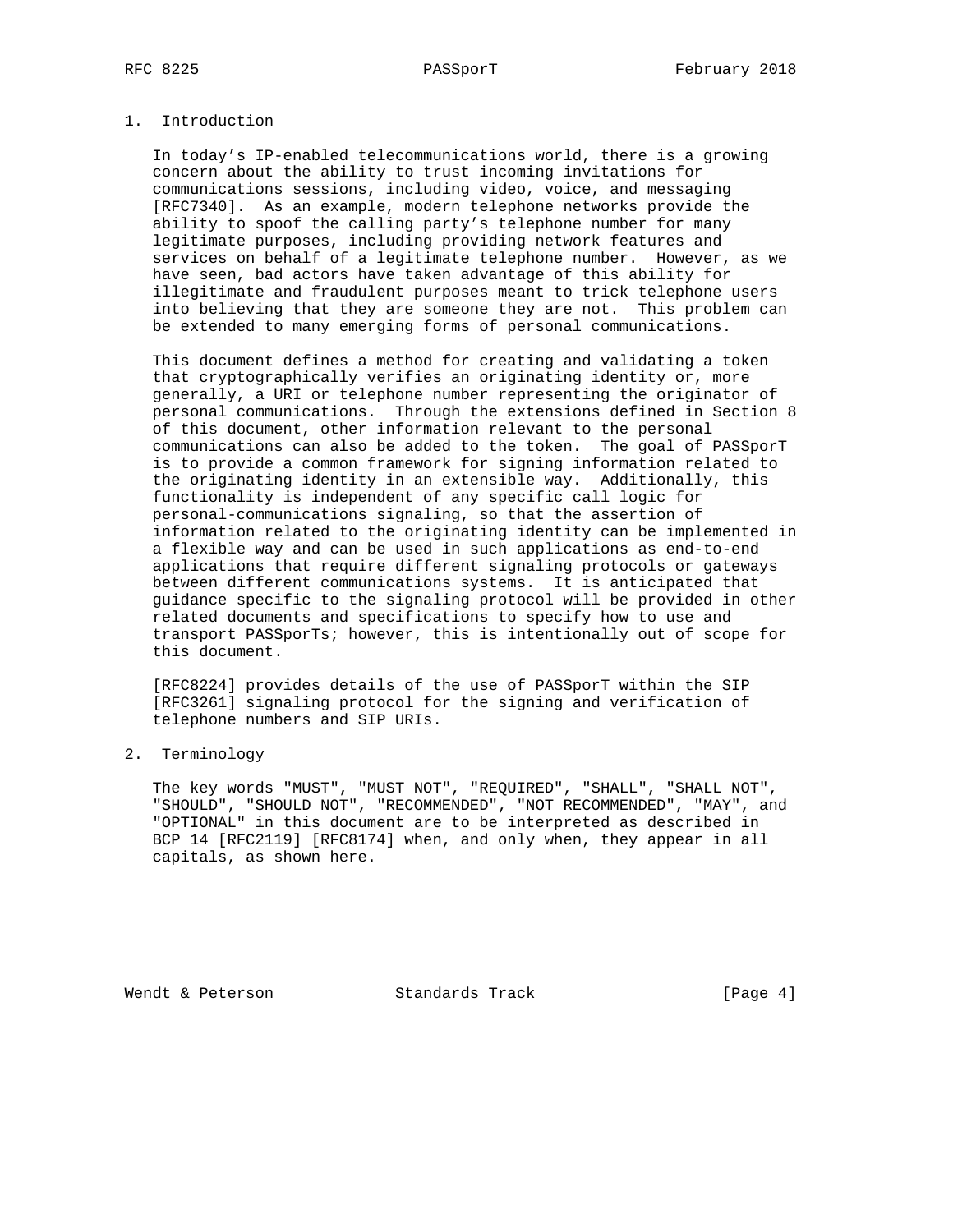### 3. PASSporT Overview

 "JSON Web Token (JWT)" [RFC7519], "JSON Web Signature (JWS)" [RFC7515], and other related specifications define a standard token format that can be used as a way of encapsulating claimed or asserted information with an associated digital signature using X.509-based certificates. JWT provides a set of claims in JSON format that can conveniently accommodate asserted originating-identity information and that are easily extensible for use in the extension mechanisms defined below. Additionally, JWS provides a path for updating methods and cryptographic algorithms used for the associated digital signatures.

 JWS defines the use of JSON data structures in a specified canonical format for signing data corresponding to the JSON Object Signing and Encryption (JOSE) Header, JWS Payload, and JWS Signature. JWT defines a set of claims that are represented by specified JSON objects that can be extended with custom keys for specific applications. The next sections define the header and claims that MUST be minimally used with JWT and JWS for PASSporT.

 PASSporT specifically uses this token format and defines claims that convey the identity of the origination and destination of personal communications. The primary value asserted in a PASSporT object is the originating identity representing the identity of the calling party or the initiator of a personal-communications session. The signer of a PASSporT object may or may not correspond to the originating identity. For a given application's use or using protocol of PASSporT, the creation of the PASSporT object is performed by an entity that is authoritative to assert the caller's identity. This authority is represented by the certificate credentials and the signature, and the PASSporT object is created and initiated to the destination(s) per the application's choice of authoritative point(s) in the network. For example, the PASSporT object could be created at a device that has authenticated with a user or at a network entity with an authenticated trust relationship with that device and its user. Destination identities represent the intended destination of the personal communications, i.e., the identity(s) being called by the caller. The destination point or points determined by the application need to have the capability to verify the PASSporT and the digital signature. The PASSporT associated certificate is used to validate the authority of the originating signer, generally via a certificate chain to the trust anchor for that application.

Wendt & Peterson Standards Track [Page 5]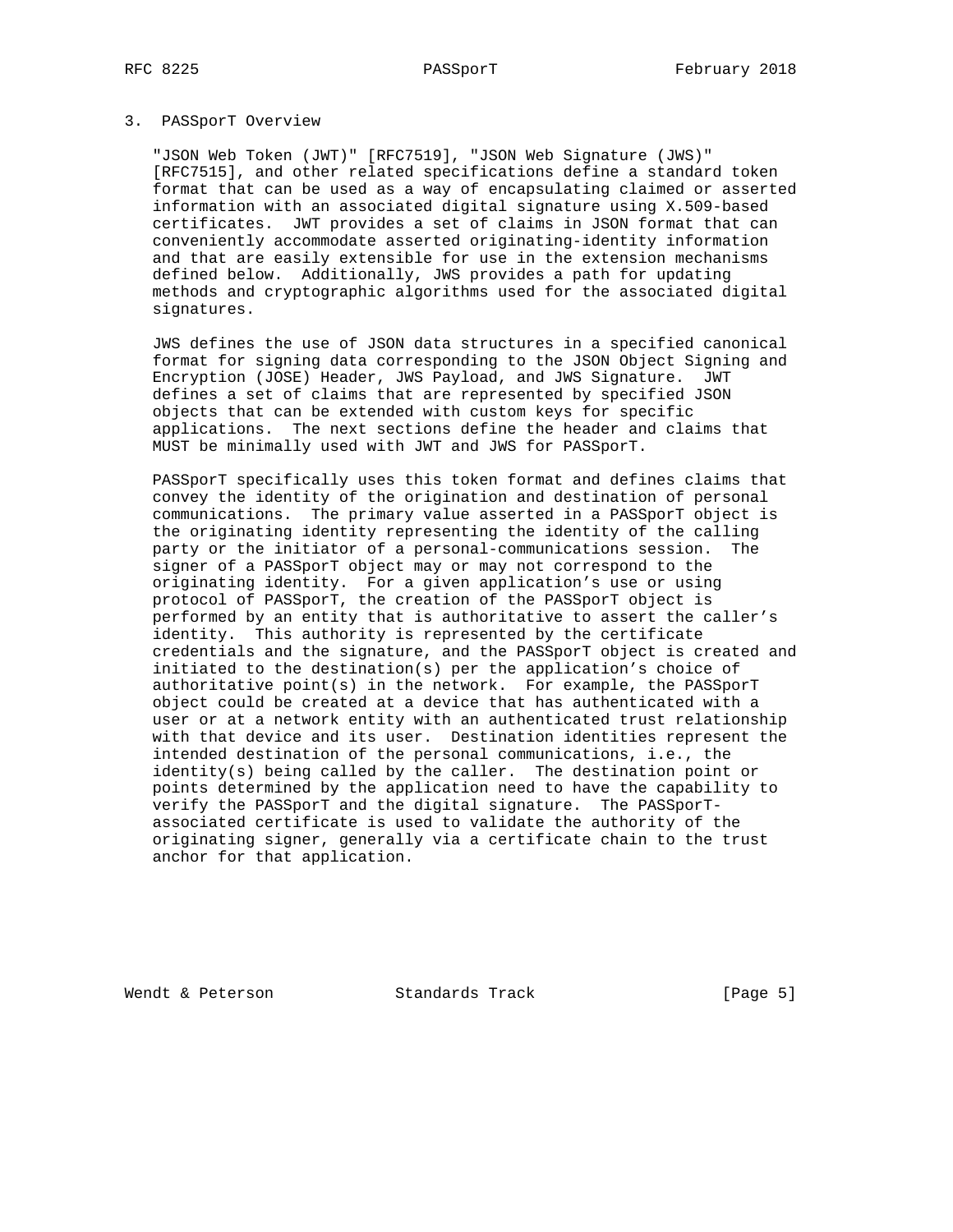### 4. PASSporT Header

 The JWS token header is a JOSE Header ([RFC7515], Section 4) that defines the type and encryption algorithm used in the token.

 The PASSporT header should include, at a minimum, the Header Parameters defined in the next three subsections.

#### 4.1. "typ" (Type) Header Parameter

 The "typ" (Type) Header Parameter is defined in JWS ([RFC7515], Section 4.1.9) to declare the media type of the complete JWS.

 For the PASSporT, the "typ" header MUST be the string "passport". This signifies that the encoded token is a JWT of type "passport".

4.2. "alg" (Algorithm) Header Parameter

 The "alg" (Algorithm) Header Parameter is defined in JWS ([RFC7515], Section 4.1.1). This definition includes the ability to specify the use of a cryptographic algorithm for the signature part of the JWS. It also refers to a list of defined "alg" values as part of a registry established by JSON Web Algorithms (JWA) ([RFC7518], Section 3.1).

 For the creation and verification of PASSporTs and their digital signatures, implementations MUST support ES256 as defined in JWA ([RFC7518], Section 3.4). Implementations MAY support other algorithms registered in the "JSON Web Signature and Encryption Algorithms" registry created by [RFC7518]. The contents of that registry may be updated in the future, depending on cryptographic strength requirements guided by current security best practices. The mandatory-to-support algorithm for PASSporTs may likewise be updated in future updates to this document.

 Implementations of PASSporT digital signatures using ES256 as defined above SHOULD use the deterministic Elliptic Curve Digital Signature Algorithm (ECDSA) if or when supported for the reasons stated in [RFC6979].

#### 4.3. "x5u" (X.509 URL) Header Parameter

 As defined in JWS ([RFC7515], Section 4.1.5), the "x5u" Header Parameter defines a URI [RFC3986] referring to the resource for the X.509 public key certificate or certificate chain [RFC5280] corresponding to the key used to digitally sign the JWS. Generally, as defined in JWS ([RFC7515], Section 4.1.5), this would correspond to an HTTPS or DNSSEC resource using integrity protection.

Wendt & Peterson and Standards Track (Page 6)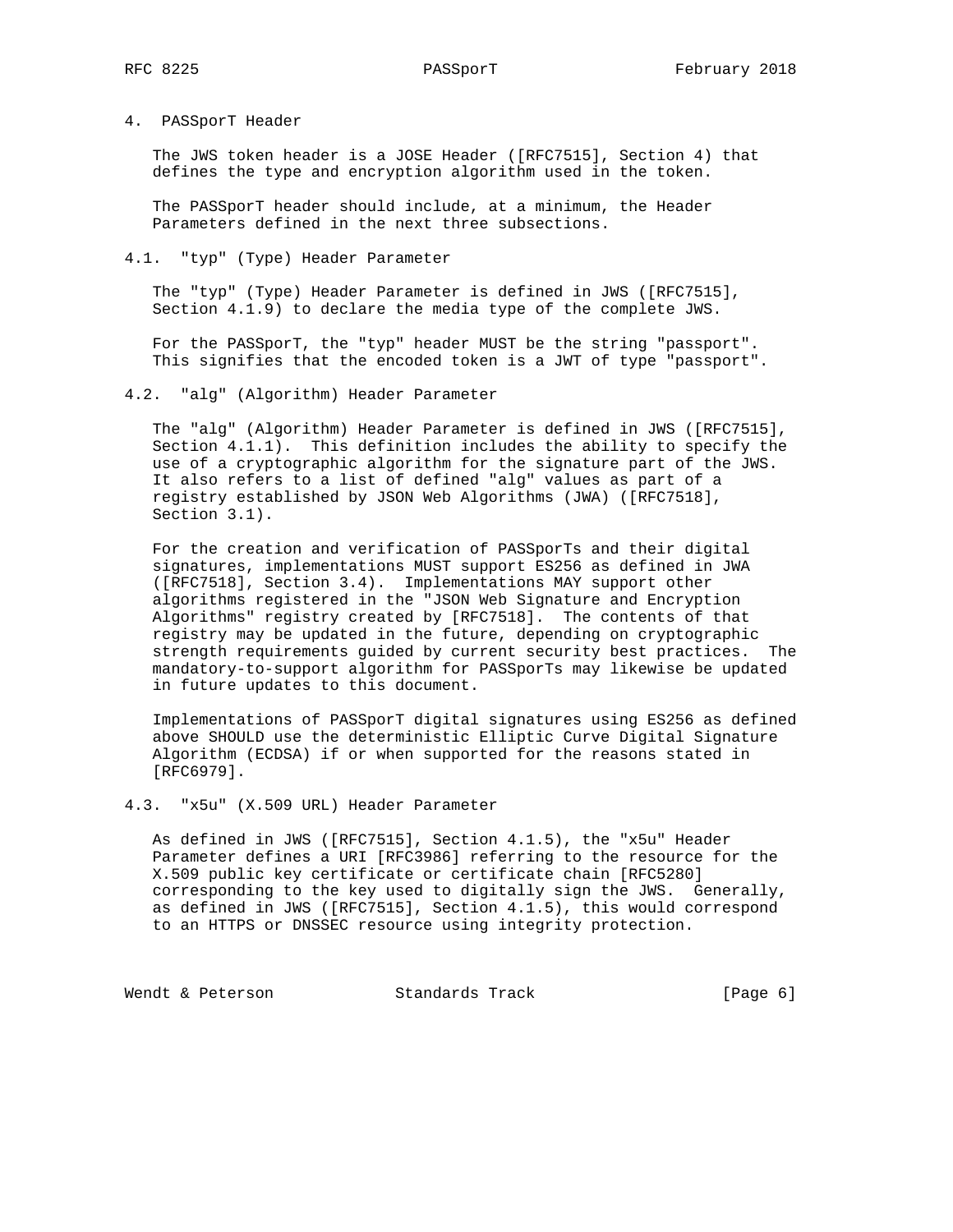### 4.4. Example PASSporT Header

 An example of the header would be the following, including the specified passport type, ES256 algorithm, and a URI referencing the network location of the certificate needed to validate the PASSporT signature.

```
\left\{ \right. "typ":"passport",
   "alg":"ES256",
   "x5u":"https://cert.example.org/passport.cer"
 }
```
5. PASSporT Payload

 The token claims consist of the information that needs to be verified at the destination party. These claims follow the definition of a JWT claim ([RFC7519], Section 4) and are encoded as defined by the JWS Payload ([RFC7515], Section 3).

 PASSporT defines the use of a standard JWT-defined claim as well as custom claims corresponding to the two parties associated with personal communications -- the originator and destination, as detailed below.

 For PASSporT, any claim names MUST use the ASCII character set. Any claim values can contain characters that are outside the ASCII range, consistent with the rules of creating a JWT Claims Set as defined in [RFC7519], Section 7.1.

### 5.1. JWT-Defined Claims

5.1.1. "iat" (Issued At) Claim

 The JSON claim MUST include the "iat" (Issued At) claim ([RFC7519], Section 4.1.6). As defined, the "iat" claim should be set to the date and time of issuance of the JWT and MUST indicate the date and time of the origination of the personal communications. The time value should be of the NumericDate format as defined in [RFC7519], Section 2. This is included for securing the token against replay and cut-and-paste attacks, as explained further in Section 10 ("Security Considerations").

Wendt & Peterson and Standards Track [Page 7]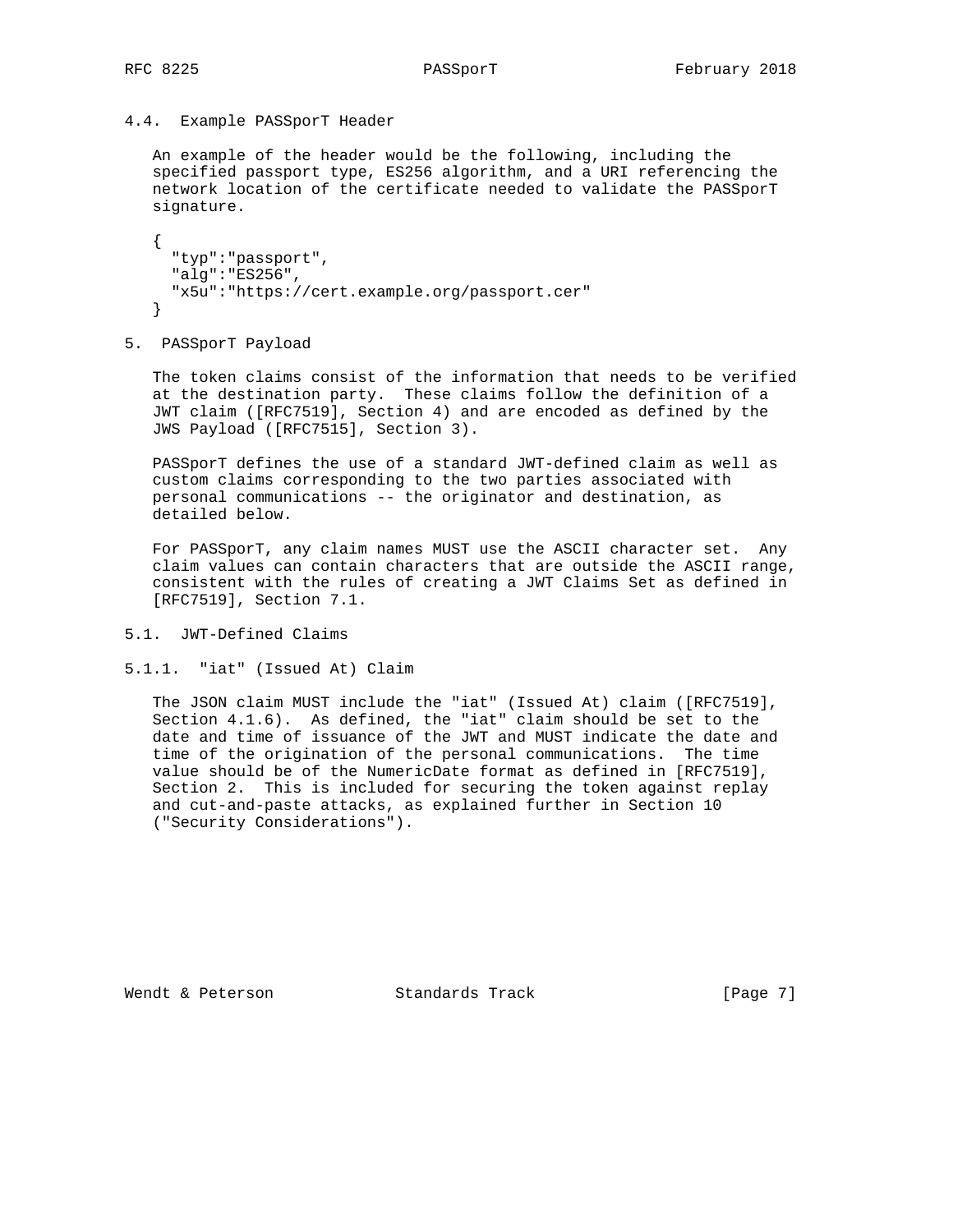### 5.2. PASSporT-Specific Claims

5.2.1. Originating and Destination Identity Claims

 The originating identity and the destination identity are represented by two claims that are required for PASSporT -- the "orig" and "dest" claims. Both "orig" and "dest" MUST contain claim values that are identity claim JSON objects where the child claim name represents an identity type and the claim value is the identity string, both defined in subsequent subsections. Currently, these identities can be represented as either telephone numbers or Uniform Resource Indicators (URIs).

 The "orig" claim is a JSON object with the claim name of "orig" and a claim value that is a JSON object representing the asserted identity of any type (currently either "tn" or "uri") of the originator of the personal-communications signaling. There MUST be exactly one "orig" claim with exactly one identity claim object in a PASSporT object.

 Note: As explained in Section 3, the originating identity represents the calling party and may or may not correspond to the authoritative signer of the token.

 The "dest" claim is a JSON object with the claim name of "dest" and MUST have at least one identity claim object. The "dest" claim value is an array containing one or more identity claim JSON objects representing the destination identities of any type (currently "tn" or "uri"). If the "dest" claim value array contains both "tn" and "uri" claim names, the JSON object should list the "tn" array first and the "uri" array second. Within the "tn" and "uri" arrays, the identity strings should be put in lexicographical order, including the scheme-specific portion of the URI characters.

 Note: As explained in Section 3, the destination identity represents the called party and may or may not correspond to the authoritative party verifying the token signature.

5.2.1.1. "tn" (Telephone Number) Identity

 If the originating or destination identity is a telephone number, the claim name representing the identity MUST be "tn".

 The claim value for the "tn" claim is the telephone number and MUST be canonicalized according to the procedures specified in [RFC8224], Section 8.3.

Wendt & Peterson and Standards Track [Page 8]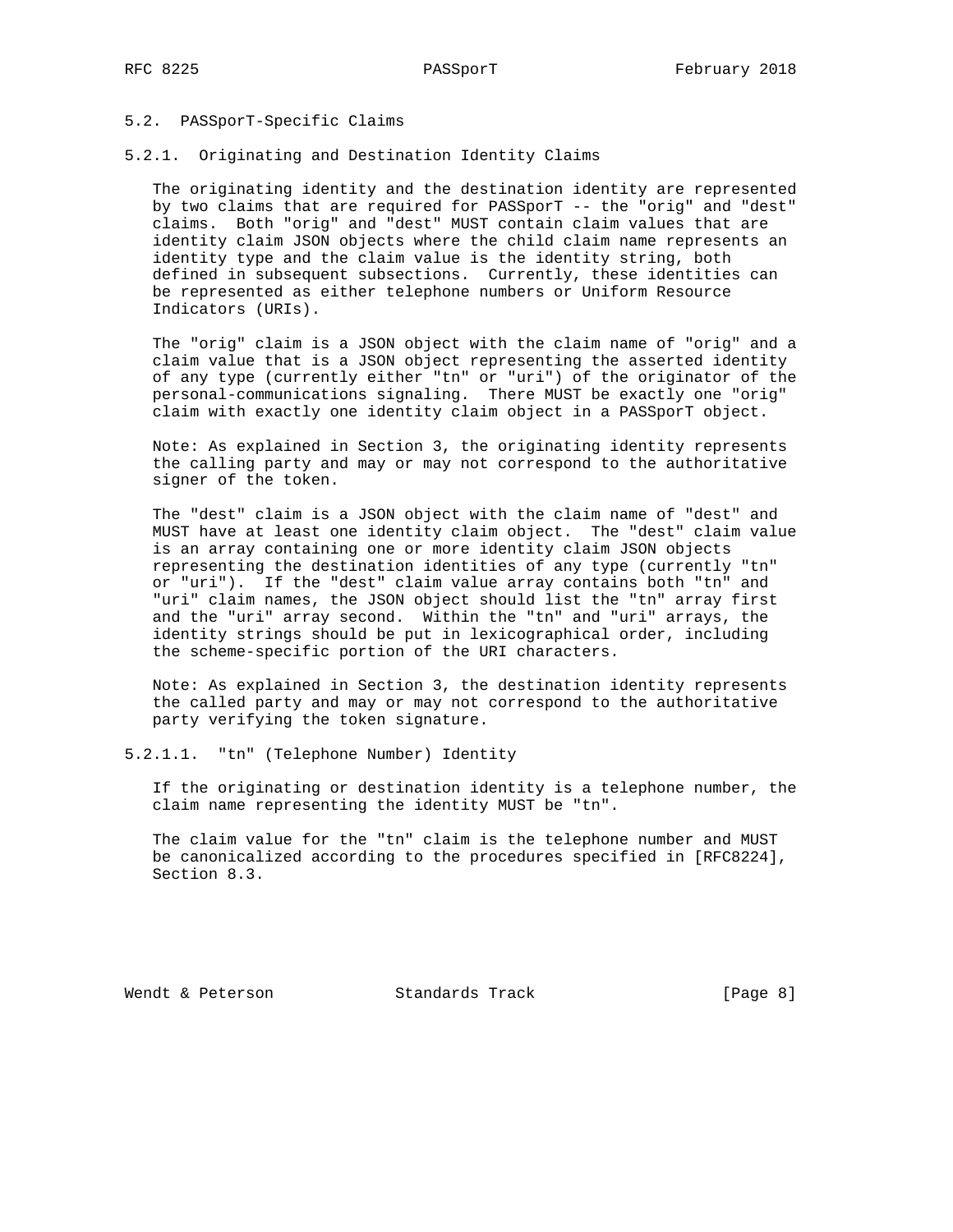5.2.1.2. "uri" (URI) Identity

 If any of the originating or destination identities is in the form of a URI as defined in [RFC3986], the claim name representing the identity MUST be "uri", and the claim value is the URI form of the identity.

5.2.1.3. Future Identity Forms

 We recognize that in the future there may be other standard mechanisms for representing identities. The "orig" and "dest" claims currently support "tn" and "uri" but could be extended in the future to allow for other identity types with new IANA-registered unique types to represent these forms.

5.2.1.4. Examples

 The following is an example of a single originator with telephone number identity +12155551212, to a single destination with URI identity "sip:alice@example.com":

```
\{ \cdot \cdot \cdot \cdot \cdot \cdot \cdot \cdot \cdot \cdot \cdot \cdot \cdot \cdot \cdot \cdot \cdot \cdot \cdot \cdot \cdot \cdot \cdot \cdot \cdot \cdot \cdot \cdot \cdot \cdot \cdot \cdot \cdot \cdot \cdot \cdot 
                 "dest":{"uri":["sip:alice@example.com"]},
                 "iat":1443208345,
                 "orig":{"tn":"12155551212"}
          }
```
 The following is an example of a single originator with telephone number identity +12155551212, to multiple destination identities with telephone number identity +12125551212 and two URI identities -- "sip:alice@example.com" and "sip:bob@example.com":

```
 {
   "dest":{
     "tn":["12125551212"],
     "uri":["sip:alice@example.com",
      "sip:bob@example.net"]
   },
  .<br>"iat":1443208345,
   "orig":{"tn":"12155551212"}
 }
```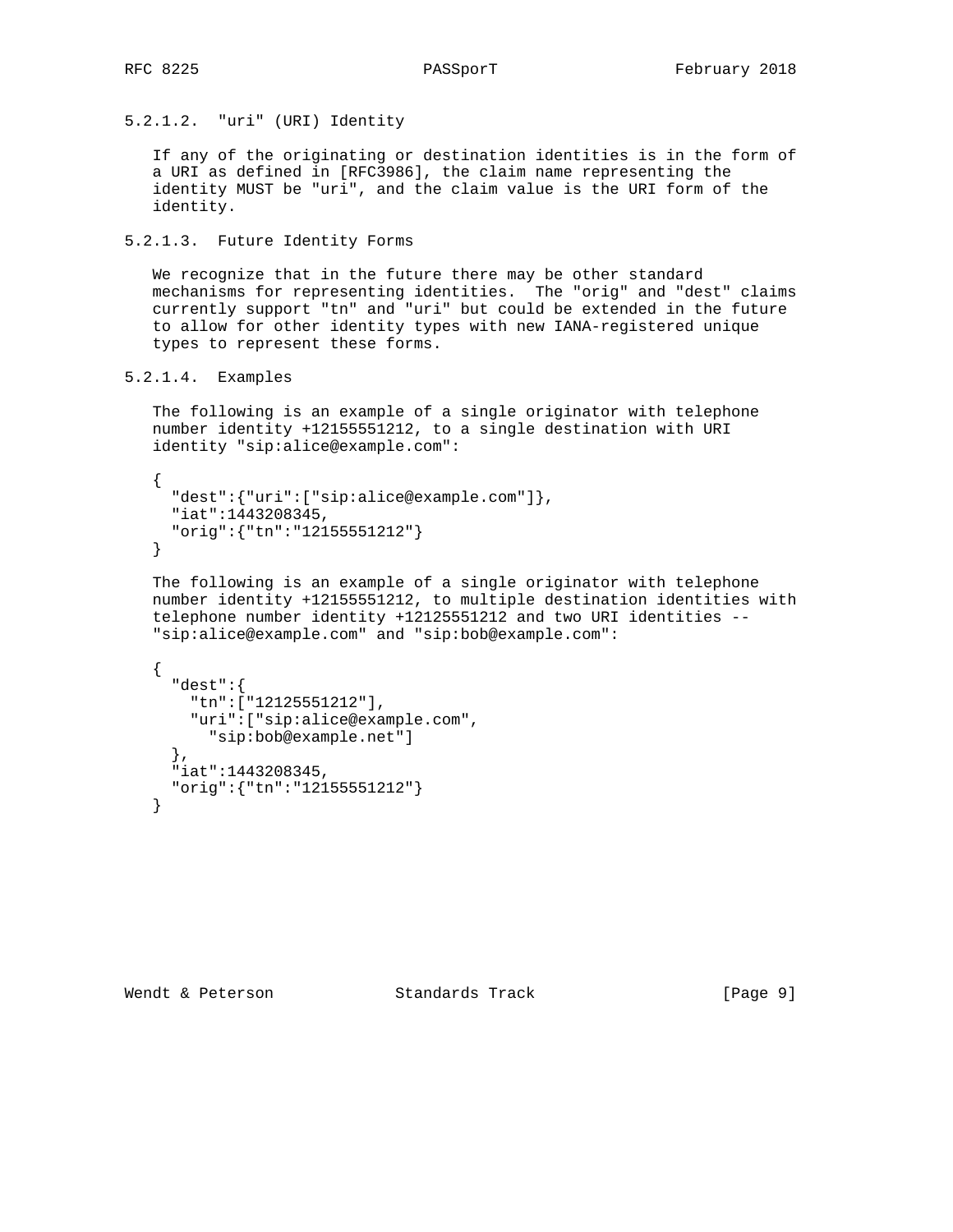# 5.2.2. "mky" (Media Key) Claim

 Some protocols that use PASSporT may also want to protect media security keys delivered within their signaling in order to bind those keys to the identities established in the signaling layers. The "mky" claim is an optional PASSporT claim defining the assertion of media key fingerprints carried in the Session Description Protocol (SDP) [RFC4566] via the "a=fingerprint" attribute ([RFC4572], Section 5). This claim can support either a single fingerprint or multiple fingerprints appearing in a single SDP body corresponding to one or more media streams offered as defined in [RFC8122].

 The "mky" claim MUST be formatted as a JSON object with an array that includes the "alg" and "dig" claims with the corresponding algorithm and hexadecimal values. If there is more than one fingerprint value associated with different media streams in SDP, the fingerprint values MUST be constructed as a JSON array denoted by square brackets ("[" and "]"). For the "dig" claim, the claim value MUST be the hash of the hexadecimal value without any colons.

 The "mky" claim is a JSON object with a claim name of "mky" and a claim value of a JSON array denoted by brackets. The "mky" claim value JSON array MUST be constructed as follows:

- 1. Take each "a=fingerprint" line carried in the SDP.
- 2. Sort the lines based on the UTF-8 [RFC3629] encoding of the concatenation of the "alg" and "dig" claim value strings.
- 3. Encode the array in the order of the sorted lines, where each "mky" array element is a JSON object with two elements corresponding to the "alg" and "dig" objects, with "alg" first and "dig" second.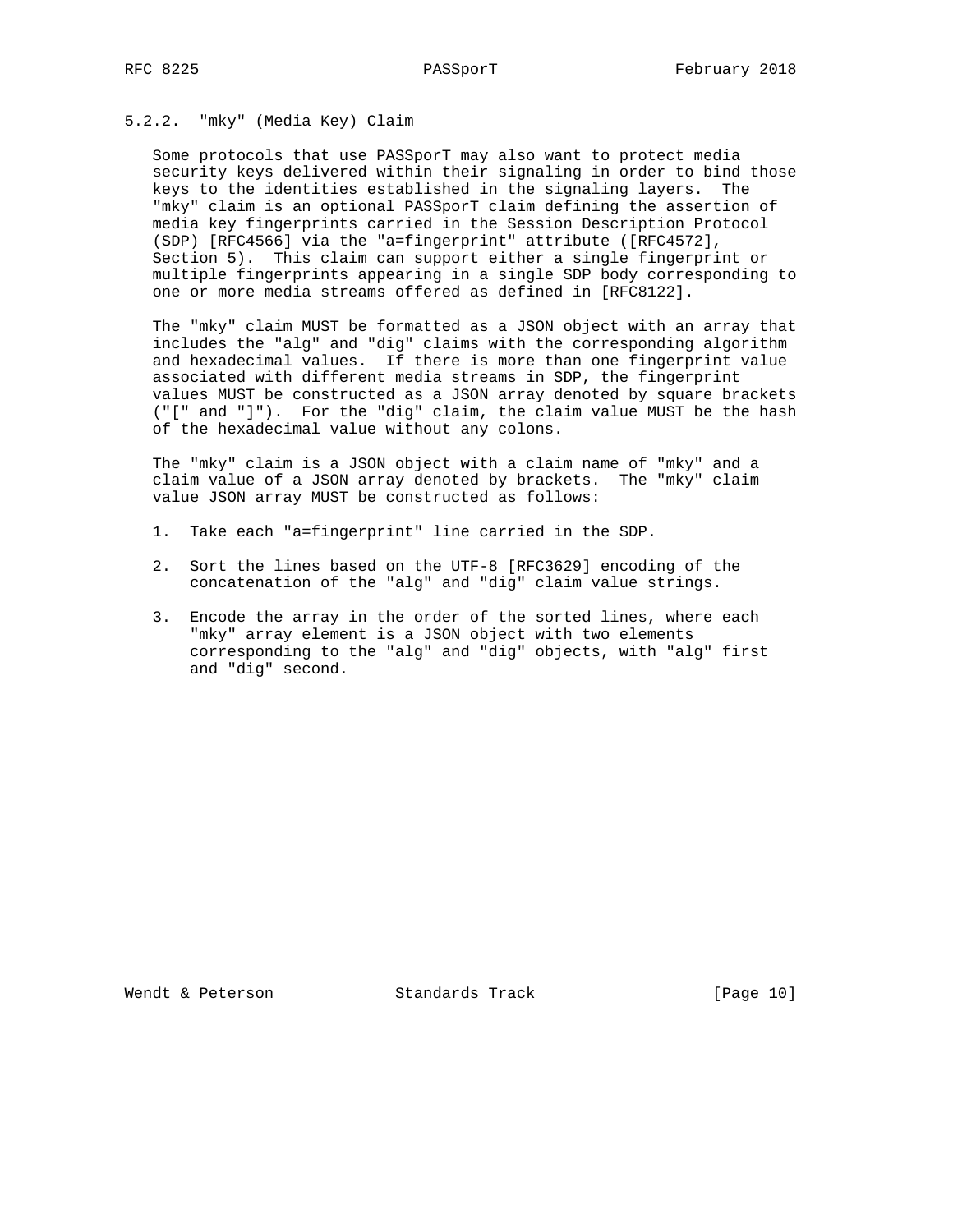An example claim with the "mky" claim is as follows: For an SDP offer that includes the following fingerprint values,

```
 a=fingerprint:sha-256 4A:AD:B9:B1:3F:82:18:3B:54:02:12:DF:3E:
 5D:49:6B:19:E5:7C:AB:3E:4B:65:2E:7D:46:3F:54:42:CD:54:F1
 a=fingerprint:sha-256 02:1A:CC:54:27:AB:EB:9C:53:3F:3E:4B:65
 :2E:7D:46:3F:54:42:CD:54:F1:7A:03:A2:7D:F9:B0:7F:46:19:B2
```

```
 the PASSporT Payload object would be:
```

```
 {
      "dest":{"uri":["sip:alice@example.com"]},
      "iat":1443208345,
      "mky":[
        {
          "alg":"sha-256",
          "dig":"021ACC5427ABEB9C533F3E4B652E7D463F5442CD54
           F17A03A27DF9B07F4619B2"
        },
\{ "alg":"sha-256",
          "dig":"4AADB9B13F82183B540212DF3E5D496B19E57C
            AB3E4B652E7D463F5442CD54F1"
        }
     \,, \, "orig":{"tn":"12155551212"}
    }
```
 The signature of the PASSporT is created as specified by JWS ([RFC7515], Section 5.1, Steps 1 through 6). PASSporT MUST use the JWS Protected Header. For the JWS Payload and the JWS Protected Header, however, the lexicographic ordering and whitespace rules described in Sections 4 and 5 of this document, and the JSON serialization rules in Section 9 of this document, MUST be followed.

 Appendix A of this document has a detailed example of how to follow the steps to create the JWS Signature.

 Step 7 of the JSON serialization procedure in [RFC7515], Section 5.1 is not supported for PASSporT.

 [RFC7515], Section 5.1, Step 8 describes the method to create the final JWS Compact Serialization form of the PASSporT.

Wendt & Peterson Standards Track [Page 11]

<sup>6.</sup> PASSporT Signature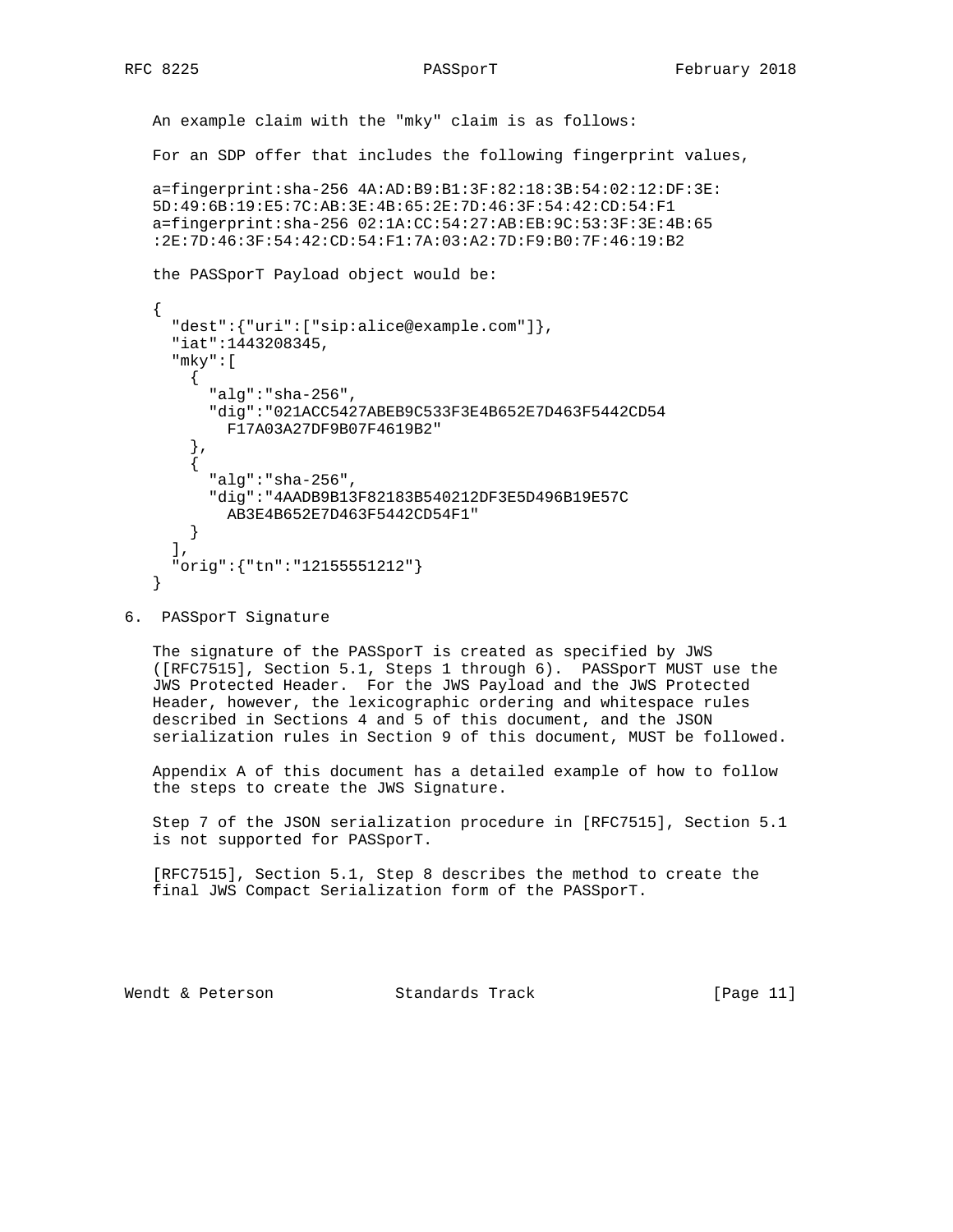### 7. Compact Form of PASSporT

 For a using protocol of PASSporT, the PASSporT claims as well as the PASSporT header may include redundant or default information that could be reconstructed at the destination based on information provided in the signaling protocol transporting the PASSporT object. In this case, it may be advantageous to have a more compact form of PASSporT to save the transmission of the bytes needed to represent the header and claims.

 This specification defines the compact form of the PASSporT, in the spirit of the form defined in [RFC7515], Appendix F, with the use of two periods ("..") to represent the header and claim objects being removed, followed by the PASSporT signature as defined in Section 6, and the need for the destination to reconstruct the header and claim objects in order to verify the signature.

 In order to construct the compact form of the PASSporT string, the procedure described in Section 6 MUST be used, with the exception of [RFC7515], Section 5.1, Step 8. This step would be replaced by the following construction of the compact form of PASSporT, ".." || BASE64URL(JWS Signature).

 The using protocol of the compact form of PASSporT MUST be accompanied by a specification for how the header and claims objects can be reconstructed from information in the signaling protocol being used.

 Note that the full form of the PASSporT, containing the entire header, payload, and signature, should also use the lexicographic ordering and whitespace serialization rules, particularly in the case where some using protocols or interworking between protocols may require switching between full and compact forms and maintaining the integrity of the signature.

Wendt & Peterson Standards Track [Page 12]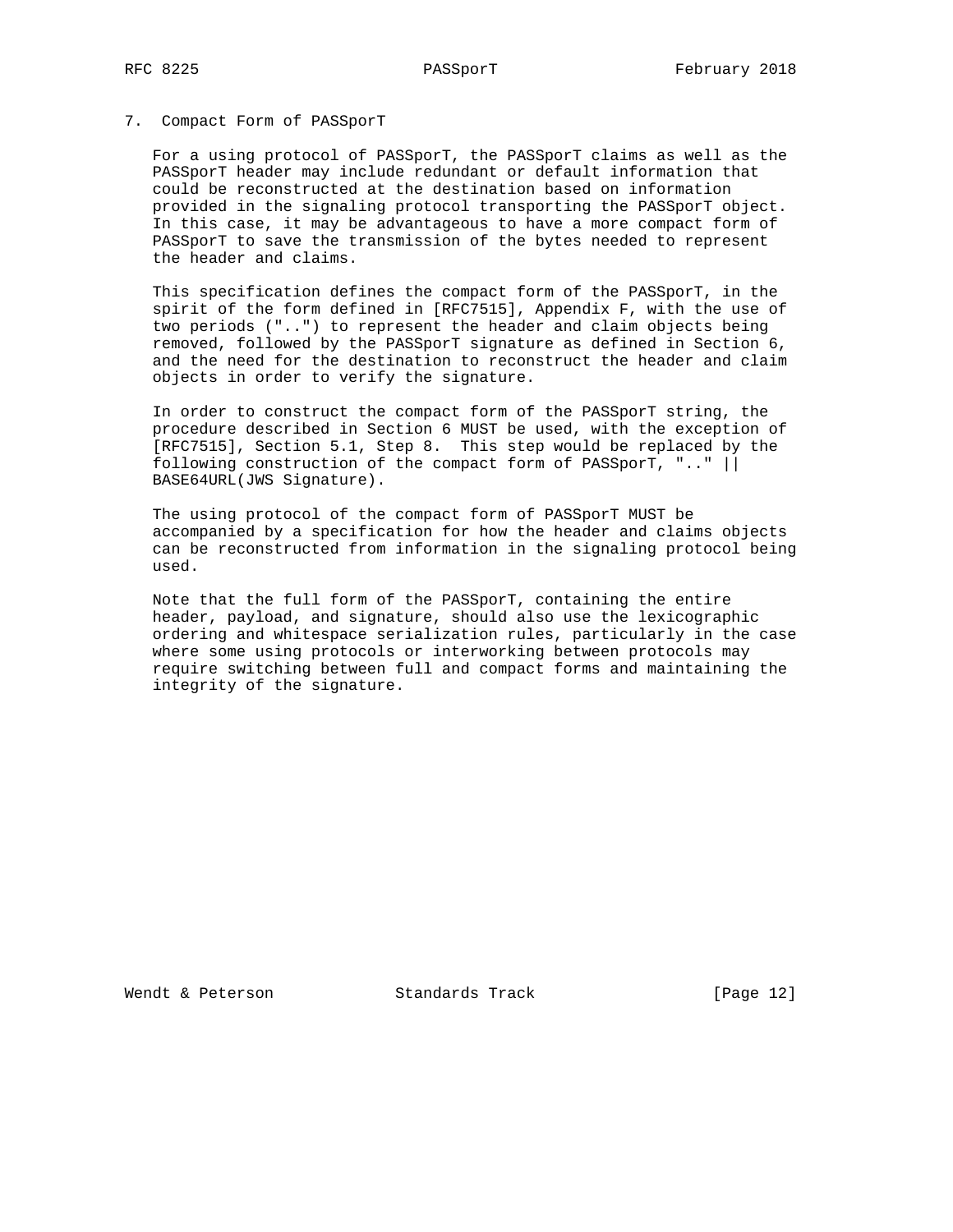.

.

7.1. Example Compact Form of PASSporT

 The compact form of the following example token (with line breaks between periods used for readability purposes only)

 eyJhbGciOiJFUzI1NiIsInR5cCI6InBhc3Nwb3J0IiwieDV1IjoiaHR0cHM6Ly9j ZXJ0LmV4YW1wbGUub3JnL3Bhc3Nwb3J0LmNlciJ9

 eyJkZXN0Ijp7InVyaSI6WyJzaXA6YWxpY2VAZXhhbXBsZS5jb20iXX0sImlhdCI 6IjE0NDMyMDgzNDUiLCJvcmlnIjp7InRuIjoiMTIxNTU1NTEyMTIifX0

 rq3pjT1hoRwakEGjHCnWSwUnshd0-zJ6F1VOgFWSjHBr8Qjpjlk-cpFYpFYsojN CpTzO3QfPOlckGaS6hEck7w

would be as follows:

 ..rq3pjT1hoRwakEGjHCnWSwUnshd0-zJ6F1VOgFWSjHBr8Qjpjlk-cpFYpFYsojN CpTzO3QfPOlckGaS6hEck7w

8. Extending PASSporT

 PASSporT includes the bare-minimum set of claims needed to securely assert the originating identity and support the secure properties discussed in various parts of this document. JWT supports a straightforward way to add additional asserted or signed information by simply adding new claims. PASSporT can be extended beyond the defined base set of claims to represent other information requiring assertion or validation beyond the originating identity itself as needed.

8.1. "ppt" (PASSporT) Header Parameter

 Any using protocol can extend the payload of PASSporT with additional JWT claims. JWT claims are managed by the "JSON Web Token Claims" IANA registry as defined in [RFC7519], Section 10.1. Implementations of PASSporT MUST support the baseline claims defined in Section 5.2 and MAY support extended claims. If it is necessary for an extension to PASSporT to require that a relying party support a particular extended claim or set of claims in the PASSporT object, it can do so by specifying a "ppt" element for the PASSporT JOSE Header. All values of "ppt" need to be defined in a specification that associates the new value of the "ppt" element with the required claims and behaviors. Relying parties MUST fail to validate PASSporT objects containing an unsupported "ppt".

Wendt & Peterson Standards Track [Page 13]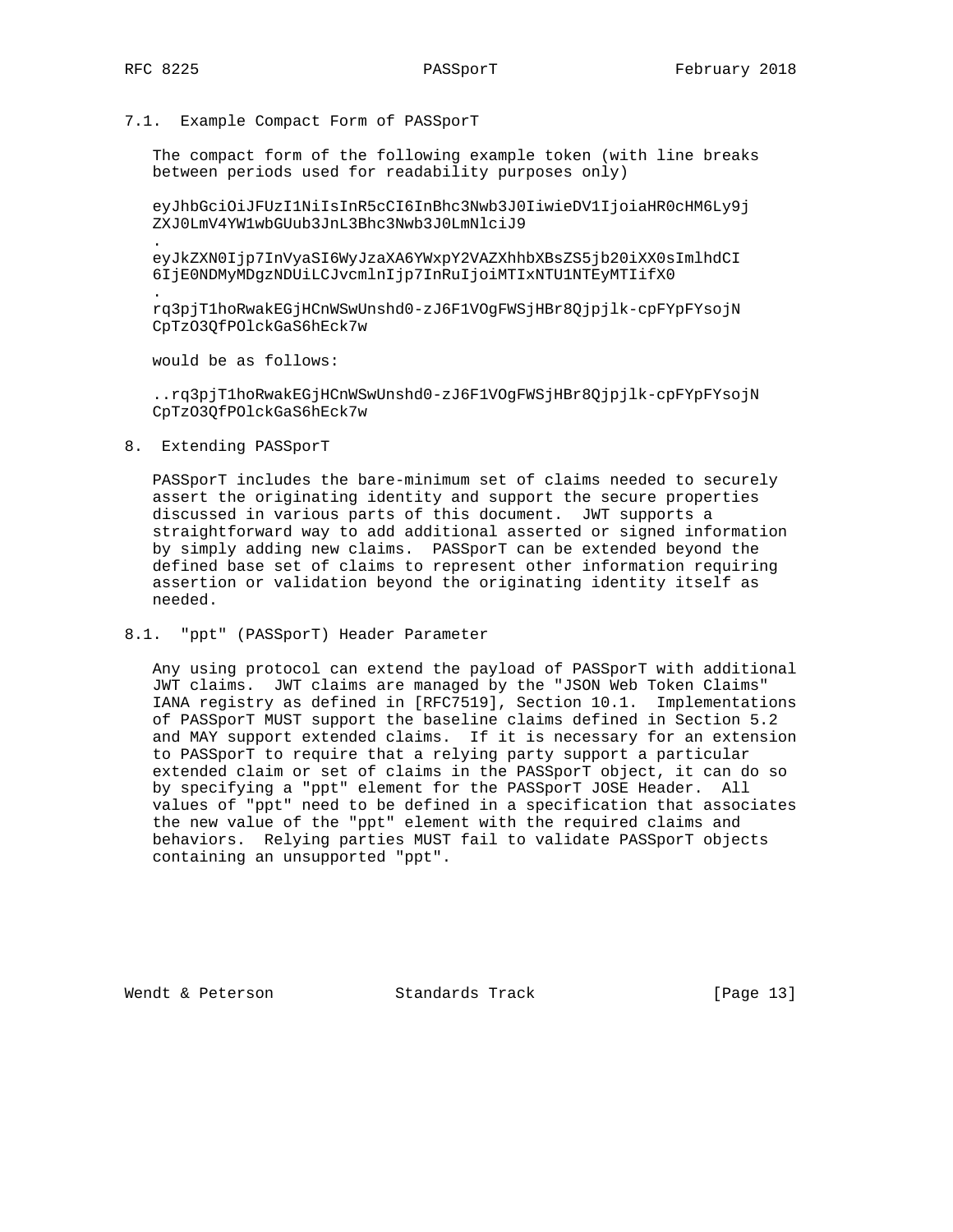Using protocols MUST explicitly define how they carry each claim and the rules for how the header and payload objects are constructed beyond the lexicographical and serialization rules defined in this document.

 Using protocols that carry the compact form of PASSporT (Section 7) instead of the full form MUST use only mandatory extensions signaled with "ppt" -- if a using protocol were to add additional optional claims to a PASSporT object it carried in compact form, relying parties would have no way to reconstruct the token. Moreover, using protocols that support the compact form of PASSporT MUST have some field to signal "ppt" to relying parties, as the compact form of PASSporT omits the JOSE Header.

8.2. Example Extended PASSporT Header

 An example header with a PASSporT extension type of "foo" is as follows:

 { "alg":"ES256", "ppt":"foo", "typ":"passport", "x5u":"https://tel.example.org/passport.cer" }

# 8.3. Extended PASSporT Claims

 Specifications that define extensions to the PASSporT mechanism MUST explicitly specify what claims they include beyond the base set of claims from this document, the order in which they will appear, and any further information necessary to implement the extension. All extensions MUST include the baseline PASSporT claim elements specified in Section 5; claims may only be appended to the claims object specified; they can never be removed or reordered. Specifying new claims follows the baseline JWT procedures ([RFC7519], Section 10.1). Understanding an extension or new claims defined by the extension on the destination verification of the PASSporT is optional. The creator of a PASSporT object cannot assume that destination systems will understand any given extension. Verification of PASSporTs by destination systems that do support an extension may then trigger appropriate application-level behavior in the presence of an extension; authors of extensions should provide appropriate extension-specific guidance to application developers on this point.

Wendt & Peterson Standards Track [Page 14]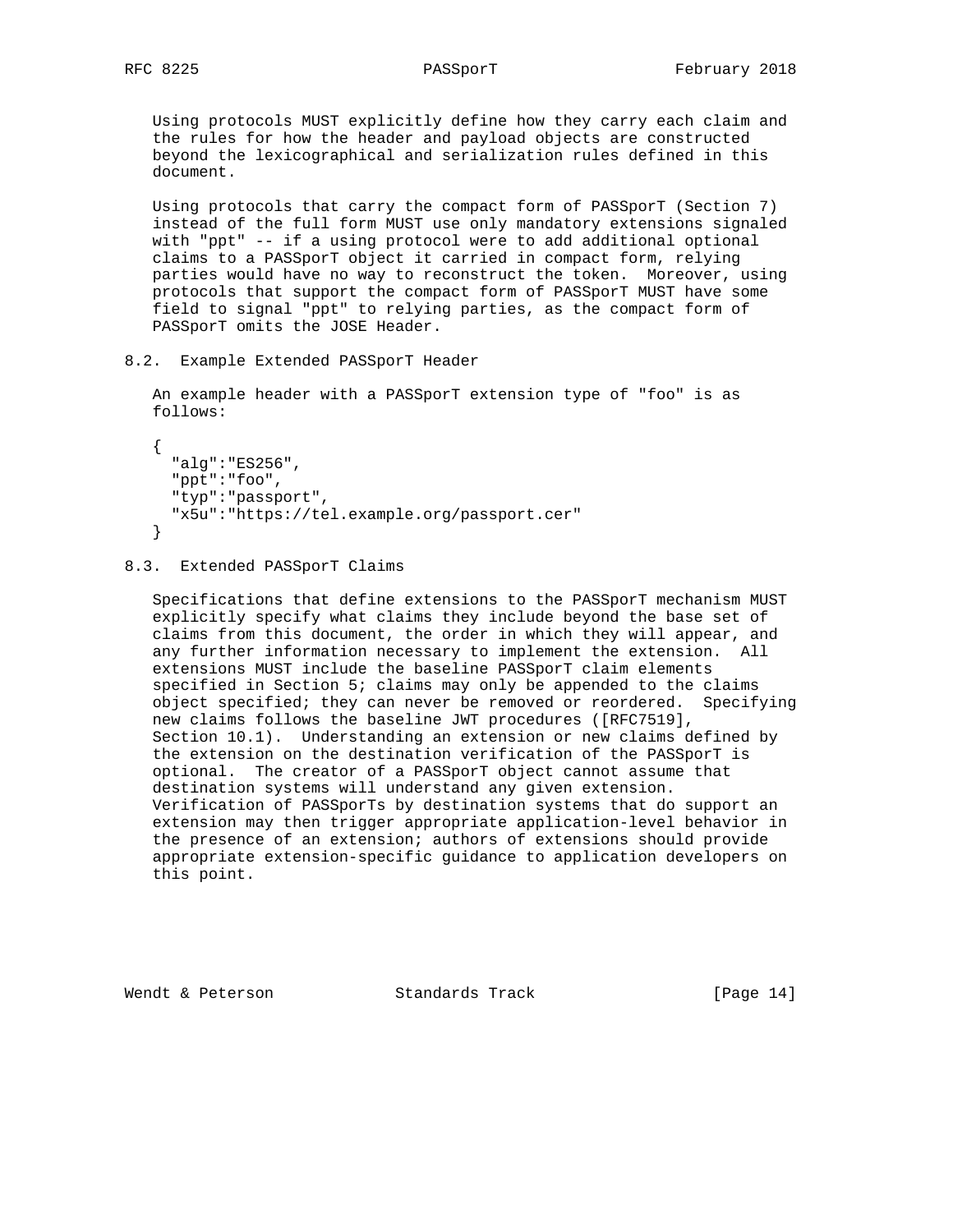An example set of extended claims, extending the first example in Section 5.2.1.4 using "bar" as the newly defined claim, would be as follows:

```
\left\{ \right. "bar":"beyond all recognition"
   "dest":{"uri":["sip:alice@example.com"]},
   "iat":1443208345,
   "orig":{"tn":"12155551212"}
 }
```
9. Deterministic JSON Serialization

 JSON objects can include spaces and line breaks, and key value pairs can occur in any order. It is therefore a non-deterministic string format. In order to make the digital signature verification work deterministically, the JSON representation of the JWS Protected Header object and JWS Payload object MUST be computed as follows.

 The JSON object MUST follow the following rules. These rules are based on the thumbprint of a JSON Web Key (JWK) as defined in Section 3 Step 1 of [RFC7638].

- 1. The JSON object MUST contain no whitespace or line breaks before or after any syntactic elements.
- 2. JSON objects MUST have the keys ordered lexicographically by the Unicode [UNICODE] code points of the member names.
- 3. JSON value literals MUST be lowercase.
- 4. JSON numbers are to be encoded as integers unless the field is defined to be encoded otherwise.
- 5. Encoding rules MUST be applied recursively to member values and array values.

 Note: For any PASSporT extension claims, member names within the scope of a JSON object MUST NOT be equal to other member names; otherwise, serialization will not be deterministic.

Wendt & Peterson Standards Track [Page 15]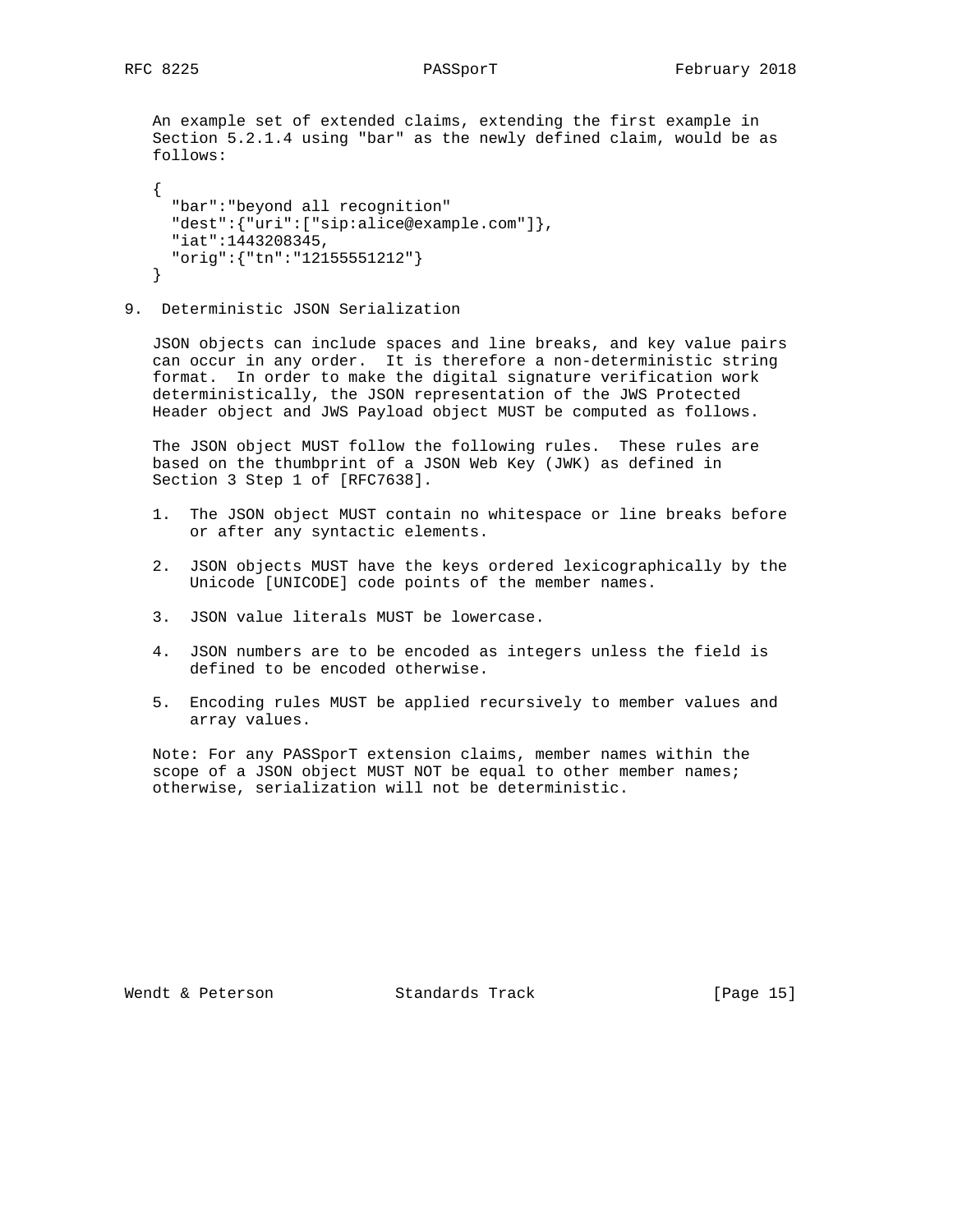9.1. Example PASSporT Deterministic JSON Form

 This section demonstrates the deterministic JSON serialization for the example PASSporT Payload shown in Section 5.2.1.4.

```
 The initial JSON object is shown here:
   {
      "dest":{"uri":["sip:alice@example.com"]},
      "orig":{"tn":"12155551212"}
      "iat":1443208345,
      "mky":[
       {
          "alg":"sha-256",
          "dig":"021ACC5427ABEB9C533F3E4B652E7D463F5442CD54
           F17A03A27DF9B07F4619B2"
 },
\{ "alg":"sha-256",
          "dig":"4AADB9B13F82183B540212DF3E5D496B19E57C
           AB3E4B652E7D463F5442CD54F1"
       }
      ],
   }
   The parent members of the JSON object are as follows:
   o "dest"
   o "orig"
   o "iat"
   o "mky"
   Their lexicographic order is:
   o "dest"
   o "iat"
   o "mky"
   o "orig"
```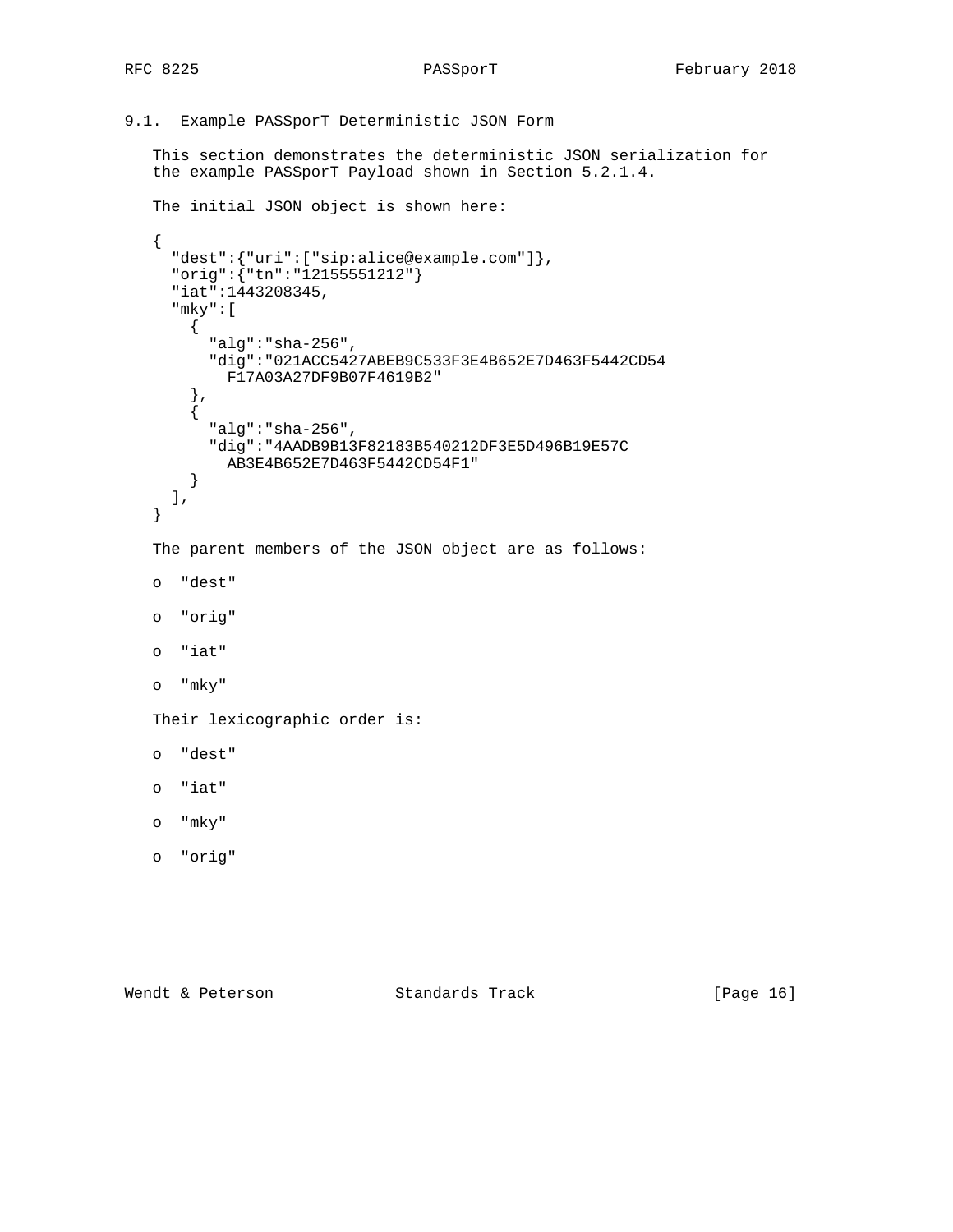The final constructed deterministic JSON serialization representation, with whitespace and line breaks removed (with line breaks used for display purposes only), is:

 {"dest":{"uri":["sip:alice@example.com"],"iat":1443208345,"mky": [{"alg":"sha-256","dig":"021ACC5427ABEB9C533F3E4B652E7D463F5442CD5 4F17A03A27DF9B07F4619B2"},{"alg":"sha-256","dig":"4AADB9B13F82183B5 40212DF3E5D496B19E57CAB3E4B652E7D463F5442CD54F1"}], "orig":{"tn":"12155551212"}}

- 10. Security Considerations
- 10.1. Avoidance of Replay and Cut-and-Paste Attacks

 There are a number of security considerations regarding the use of the token for the avoidance of replay and cut-and-paste attacks. PASSporTs SHOULD only be sent with application-level protocol information (e.g., for SIP, an INVITE as defined in [RFC3261]) corresponding to the required fields in the token. A unique set of token claims and token signature is constructed using the originating identity being asserted with the "orig" claim along with the following two claims:

- o The "iat" claim should correspond to a date/time that the message was originated. It should also be within a relative time that is reasonable for clock drift and transmission time characteristics associated with the application using the PASSporT. Therefore, validation of the token should consider date and time correlation, which could be influenced by usage specific to the signaling protocol and by network time differences.
- o The "dest" claim is included to further restrict the use of a valid PASSporT being sent as a replay attack to other destination parties. The verification of the PASSporT at the destination should verify that the "dest" claim matches the destination party as the intended recipient of the message.

Wendt & Peterson Standards Track [Page 17]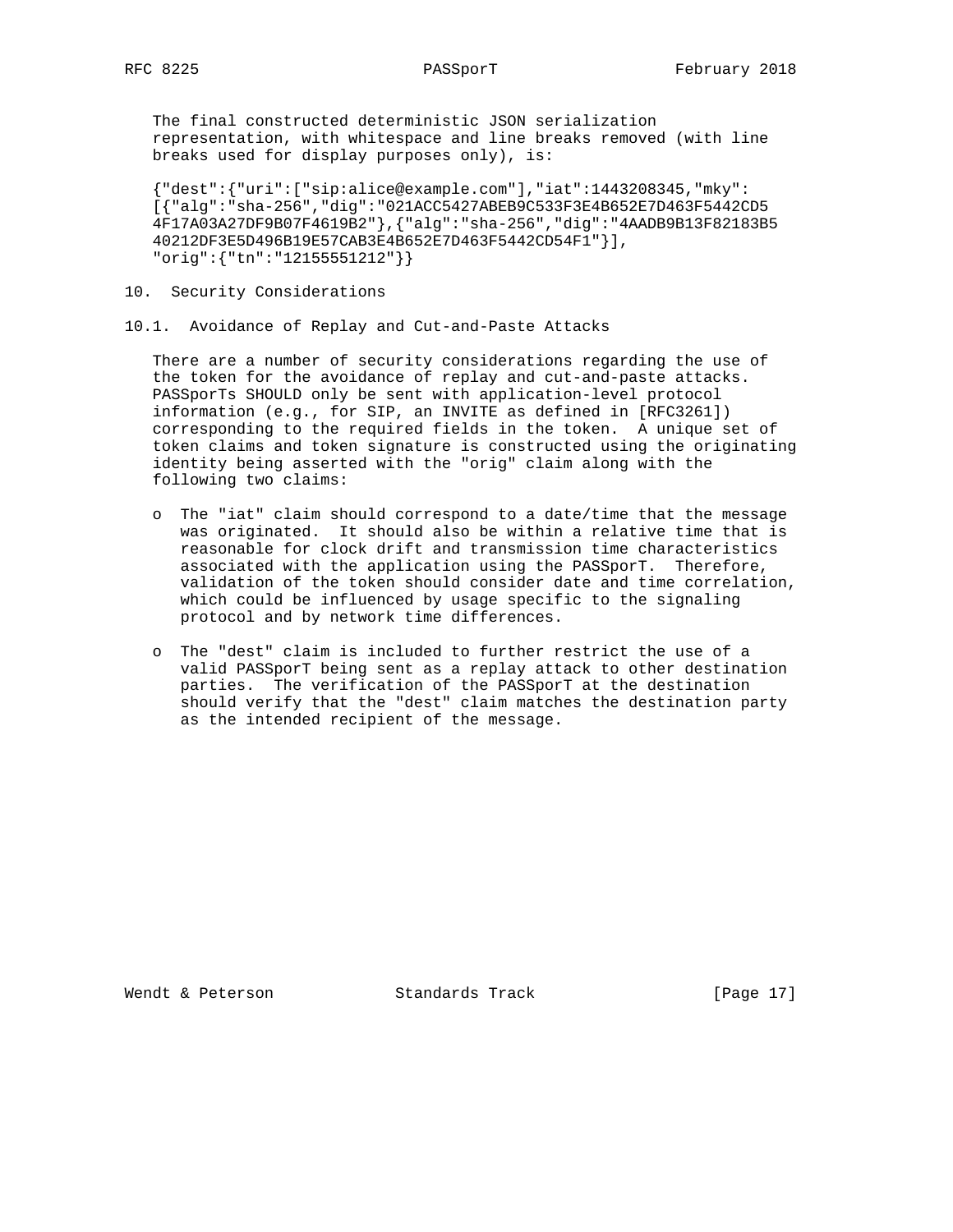## 10.2. Solution Considerations

 The use of PASSporTs based on the validation of the digital signature and the associated certificate requires consideration of the authentication and authority or reputation of the signer to attest to the identity being asserted. The following considerations should be recognized when using PASSporT:

- o The use of this token should not, in its own right, be considered a full solution for absolute non-repudiation of the identity being asserted.
- o In many applications, the signer and the end user represented by the asserted identity may not be one and the same. For example, when a service provider signs and validates the token on behalf of the user consuming the service, the provider MUST have an authenticated and secure relationship with the end user or the device initiating and terminating the communications signaling.
- o Applications that use PASSporT should ensure that the verification of the signature includes a means for verifying that the signer is authoritative through the use of an application-specific or service-specific set of common trust anchors for the application.
- 11. IANA Considerations
- 11.1. Media Type Registration

 This section registers the "application/passport" media type (see [RFC2046] for the definition of "media type") in the "Media Types" registry in the manner described in [RFC6838], to indicate that the content is a PASSporT-defined JWT.

- o Type name: application
- o Subtype name: passport
- o Required parameters: N/A
- o Optional parameters: N/A
- o Encoding considerations: 8bit; application/passport values are encoded as a series of base64url-encoded values (some of which may be the empty string) separated by period (".") characters.
- o Security considerations: See the Security Considerations section of [RFC7515].

Wendt & Peterson Standards Track [Page 18]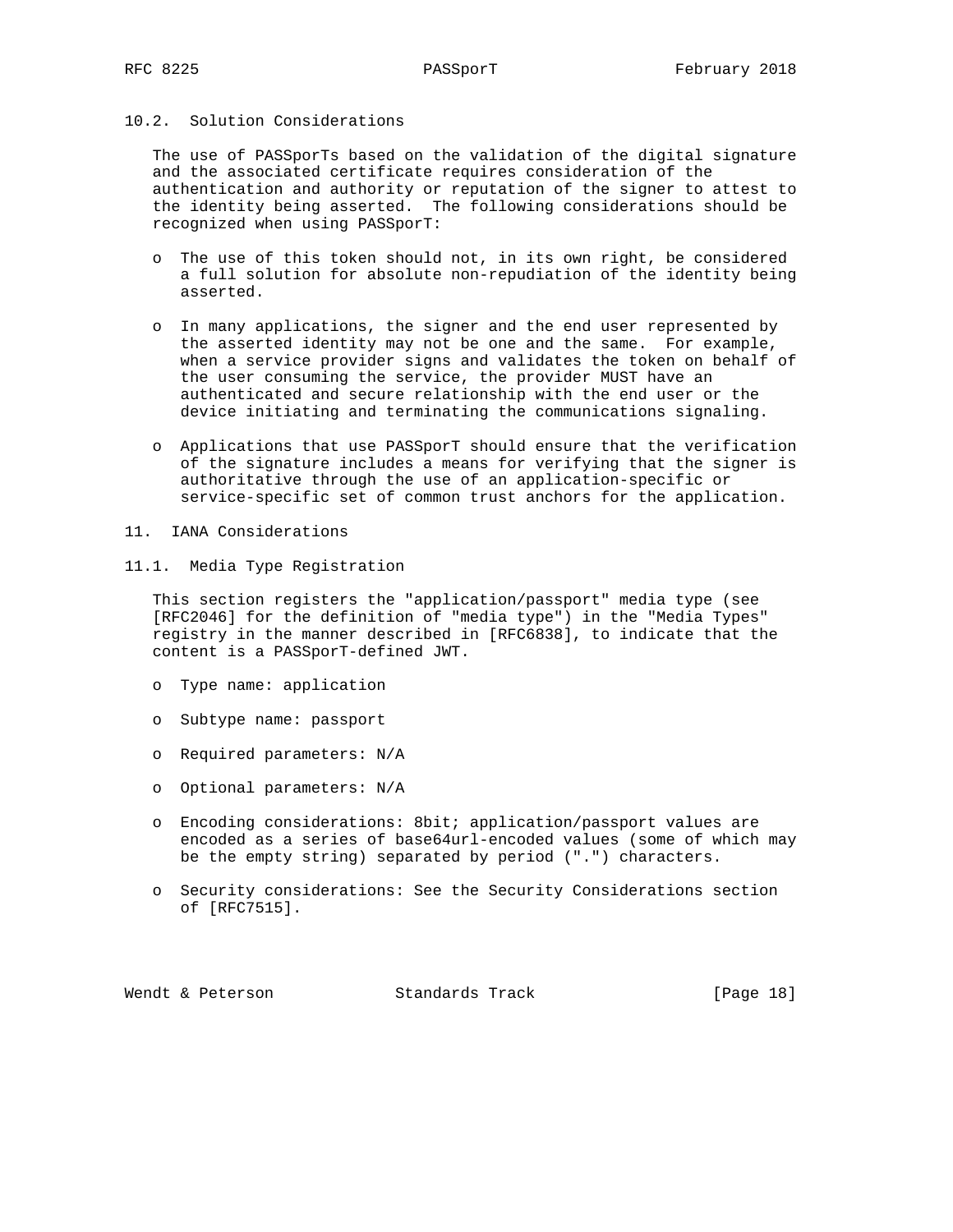- o Interoperability considerations: N/A
- o Published specification: RFC 8225
- o Applications that use this media type: Secure Telephone Identity Revisited (STIR) and other applications that require identity-related assertion
- o Fragment identifier considerations: N/A
- o Additional information:

Magic number(s): N/A

File extension(s): N/A

Macintosh file type code(s): N/A

- o Person & email address to contact for further information: Chris Wendt, chris-ietf@chriswendt.net
- o Intended usage: COMMON
- o Restrictions on usage: none
- o Author: Chris Wendt <chris-ietf@chriswendt.net>
- o Change Controller: IESG
- o Provisional registration? No

11.2. Registrations in "JSON Web Token Claims"

 Claim Name: "orig" Claim Description: Originating Identity String Change Controller: IESG Reference: Section 5.2.1 of RFC 8225

 Claim Name: "dest" Claim Description: Destination Identity String Change Controller: IESG Reference: Section 5.2.1 of RFC 8225

 Claim Name: "mky" Claim Description: Media Key Fingerprint String Change Controller: IESG Reference: Section 5.2.2 of RFC 8225

Wendt & Peterson Standards Track [Page 19]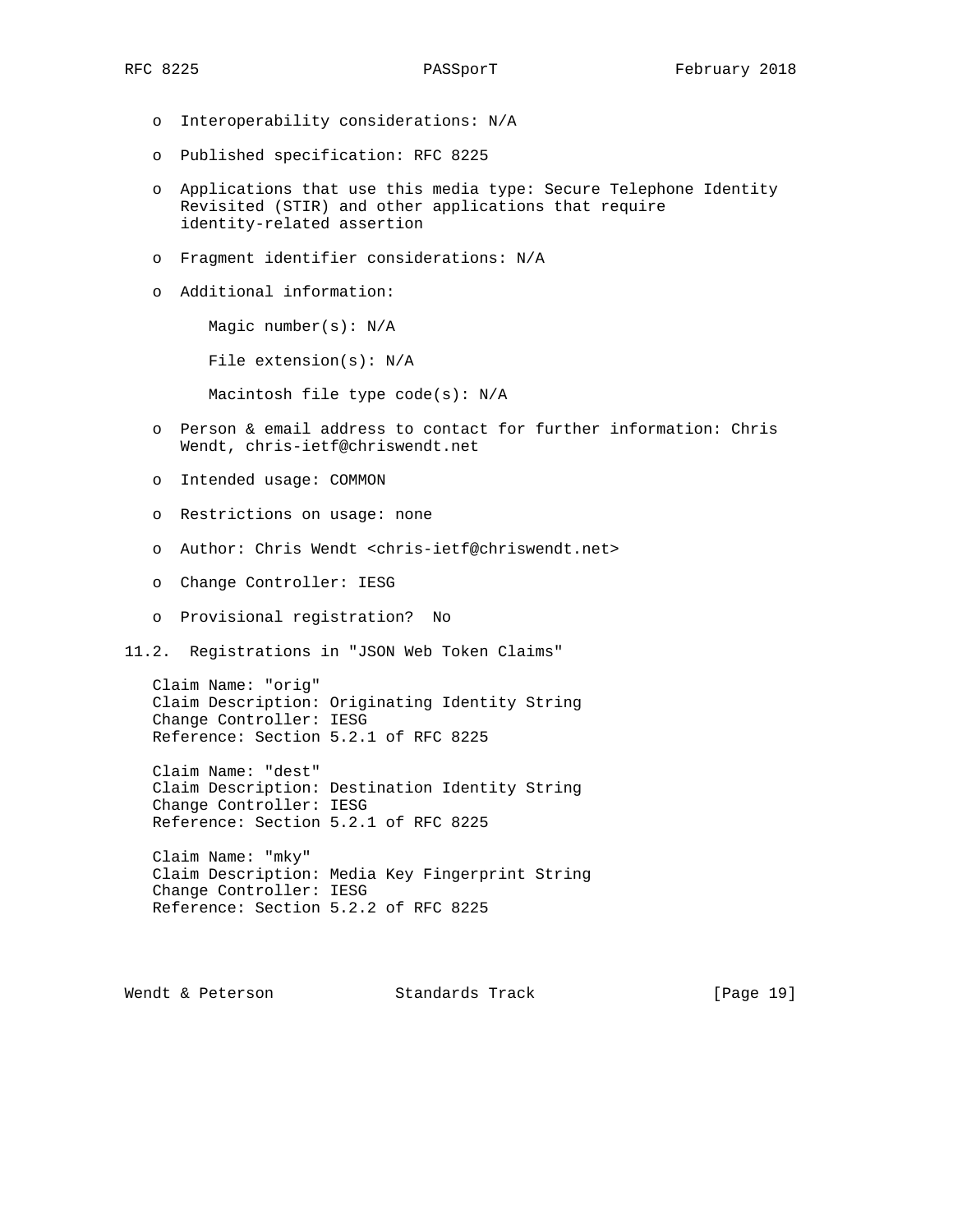11.3. Registration in "JSON Web Signature and Encryption Header Parameters"

 Header Parameter Name: "ppt" Header Parameter Description: PASSporT extension identifier Header Parameter Usage Location(s): JWS Change Controller: IESG Reference: Section 8.1 of RFC 8225

11.4. PASSporT Extensions Registry

 The IANA has created a new PASSporT Type registry for "ppt" parameter values. That parameter and its values are defined in Section 8.1. New registry entries must contain the name of the "ppt" parameter value and the specification in which the value is described. The policy for this registry is Specification Required [RFC8126].

- 12. References
- 12.1. Normative References
	- [RFC2046] Freed, N. and N. Borenstein, "Multipurpose Internet Mail Extensions (MIME) Part Two: Media Types", RFC 2046, DOI 10.17487/RFC2046, November 1996, <https://www.rfc-editor.org/info/rfc2046>.
	- [RFC2119] Bradner, S., "Key words for use in RFCs to Indicate Requirement Levels", BCP 14, RFC 2119, DOI 10.17487/RFC2119, March 1997, <https://www.rfc-editor.org/info/rfc2119>.
	- [RFC3629] Yergeau, F., "UTF-8, a transformation format of ISO 10646", STD 63, RFC 3629, DOI 10.17487/RFC3629, November 2003, <https://www.rfc-editor.org/info/rfc3629>.
	- [RFC3986] Berners-Lee, T., Fielding, R., and L. Masinter, "Uniform Resource Identifier (URI): Generic Syntax", STD 66, RFC 3986, DOI 10.17487/RFC3986, January 2005, <https://www.rfc-editor.org/info/rfc3986>.
	- [RFC4566] Handley, M., Jacobson, V., and C. Perkins, "SDP: Session Description Protocol", RFC 4566, DOI 10.17487/RFC4566, July 2006, <https://www.rfc-editor.org/info/rfc4566>.

Wendt & Peterson Standards Track [Page 20]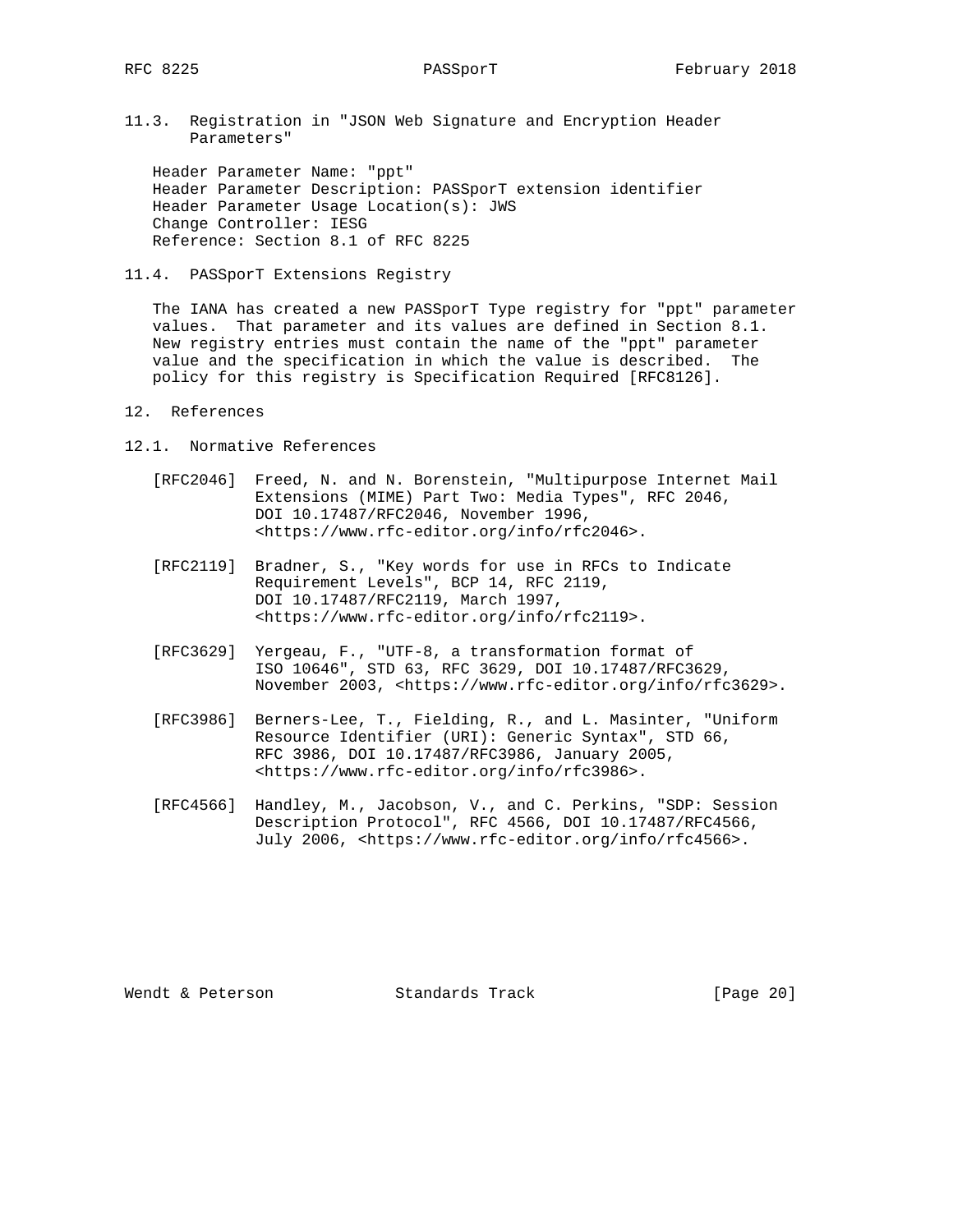- [RFC4572] Lennox, J., "Connection-Oriented Media Transport over the Transport Layer Security (TLS) Protocol in the Session Description Protocol (SDP)", RFC 4572, DOI 10.17487/RFC4572, July 2006, <https://www.rfc-editor.org/info/rfc4572>.
- [RFC6838] Freed, N., Klensin, J., and T. Hansen, "Media Type Specifications and Registration Procedures", BCP 13, RFC 6838, DOI 10.17487/RFC6838, January 2013, <https://www.rfc-editor.org/info/rfc6838>.
- [RFC6979] Pornin, T., "Deterministic Usage of the Digital Signature Algorithm (DSA) and Elliptic Curve Digital Signature Algorithm (ECDSA)", RFC 6979, DOI 10.17487/RFC6979, August 2013, <https://www.rfc-editor.org/info/rfc6979>.
- [RFC7515] Jones, M., Bradley, J., and N. Sakimura, "JSON Web Signature (JWS)", RFC 7515, DOI 10.17487/RFC7515, May 2015, <https://www.rfc-editor.org/info/rfc7515>.
- [RFC7518] Jones, M., "JSON Web Algorithms (JWA)", RFC 7518, DOI 10.17487/RFC7518, May 2015, <https://www.rfc-editor.org/info/rfc7518>.
- [RFC7519] Jones, M., Bradley, J., and N. Sakimura, "JSON Web Token (JWT)", RFC 7519, DOI 10.17487/RFC7519, May 2015, <https://www.rfc-editor.org/info/rfc7519>.
- [RFC7638] Jones, M. and N. Sakimura, "JSON Web Key (JWK) Thumbprint", RFC 7638, DOI 10.17487/RFC7638, September 2015, <https://www.rfc-editor.org/info/rfc7638>.
- [RFC8122] Lennox, J. and C. Holmberg, "Connection-Oriented Media Transport over the Transport Layer Security (TLS) Protocol in the Session Description Protocol (SDP)", RFC 8122, DOI 10.17487/RFC8122, March 2017, <https://www.rfc-editor.org/info/rfc8122>.
- [RFC8174] Leiba, B., "Ambiguity of Uppercase vs Lowercase in RFC 2119 Key Words", BCP 14, RFC 8174, DOI 10.17487/RFC8174, May 2017, <https://www.rfc-editor.org/info/rfc8174>.

Wendt & Peterson Standards Track [Page 21]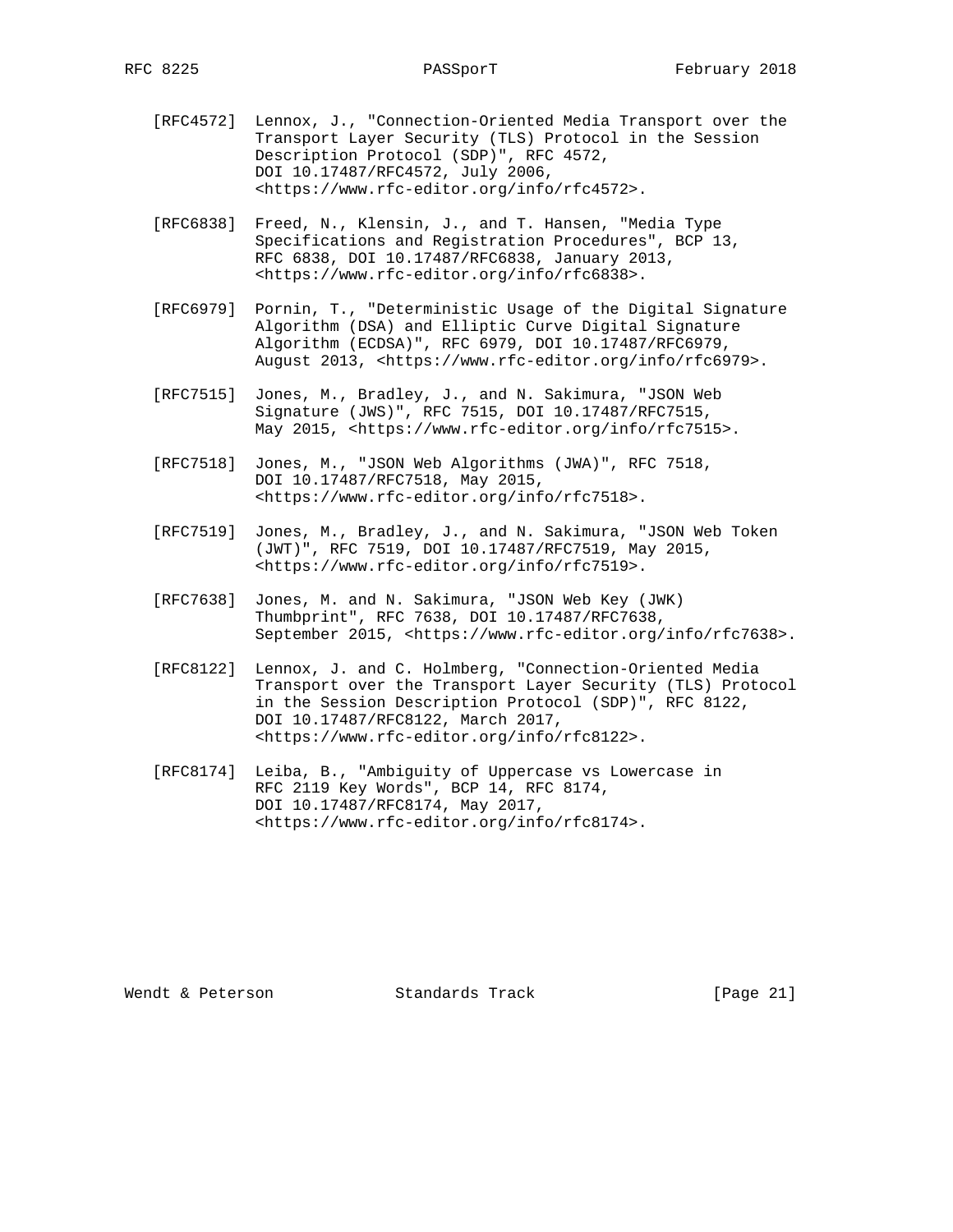- [RFC8224] Peterson, J., Jennings, C., Rescorla, E., and C. Wendt, "Authenticated Identity Management in the Session Initiation Protocol (SIP)", RFC 8224, DOI 10.17487/RFC8224, February 2018, <https://www.rfc-editor.org/info/rfc8224>.
- [UNICODE] The Unicode Consortium, "The Unicode Standard", <http://www.unicode.org/versions/latest/>.
- 12.2. Informative References
	- [RFC3261] Rosenberg, J., Schulzrinne, H., Camarillo, G., Johnston, A., Peterson, J., Sparks, R., Handley, M., and E. Schooler, "SIP: Session Initiation Protocol", RFC 3261, DOI 10.17487/RFC3261, June 2002, <https://www.rfc-editor.org/info/rfc3261>.
	- [RFC5280] Cooper, D., Santesson, S., Farrell, S., Boeyen, S., Housley, R., and W. Polk, "Internet X.509 Public Key Infrastructure Certificate and Certificate Revocation List (CRL) Profile", RFC 5280, DOI 10.17487/RFC5280, May 2008, <https://www.rfc-editor.org/info/rfc5280>.
	- [RFC7340] Peterson, J., Schulzrinne, H., and H. Tschofenig, "Secure Telephone Identity Problem Statement and Requirements", RFC 7340, DOI 10.17487/RFC7340, September 2014, <https://www.rfc-editor.org/info/rfc7340>.
	- [RFC8126] Cotton, M., Leiba, B., and T. Narten, "Guidelines for Writing an IANA Considerations Section in RFCs", BCP 26, RFC 8126, DOI 10.17487/RFC8126, June 2017, <https://www.rfc-editor.org/info/rfc8126>.

Wendt & Peterson Standards Track [Page 22]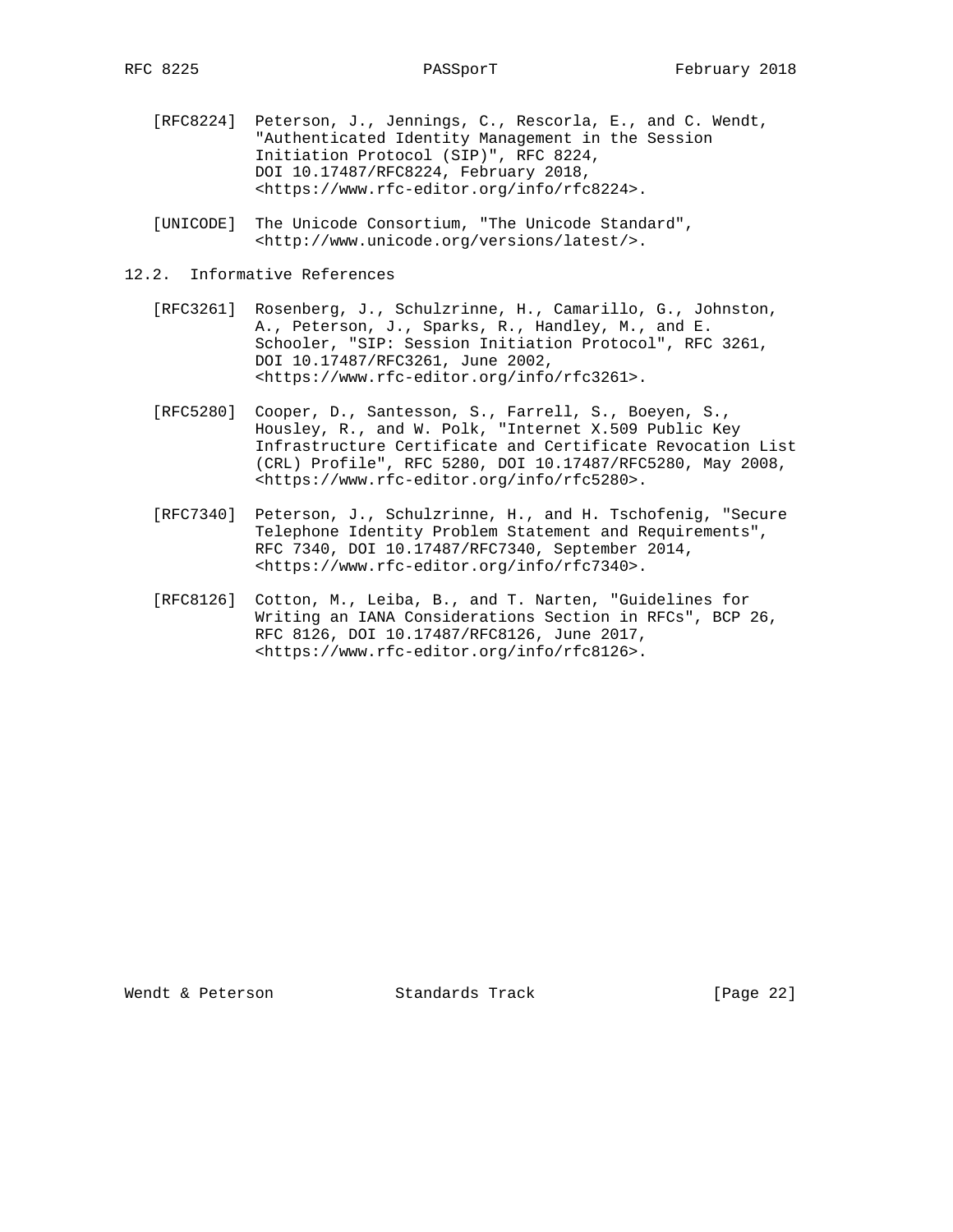```
Appendix A. Example ES256-Based PASSporT JWS Serialization and
              Signature
    For PASSporT, there will always be a JWS with the following members:
   o "protected", with the value BASE64URL(UTF8(JWS Protected Header))
   o "payload", with the value BASE64URL(JWS Payload)
   o "signature", with the value BASE64URL(JWS Signature)
   This example will follow the steps in JWS ([RFC7515], Section 5.1,
    Steps 1-6 and 8); it incorporates the additional serialization steps
    required for PASSporT.
    Step 1 for JWS references the JWS Payload. An example PASSporT
   Payload is as follows:
    {
      "dest":{"uri":["sip:alice@example.com"]}
      "iat":1471375418,
      "orig":{"tn":"12155551212"}
    }
    This would be serialized to the following form (with line break used
    for display purposes only):
    {"dest":{"uri":["sip:alice@example.com"]},"iat":1471375418,
    "orig":{"tn":"12155551212"}}
    Step 2 computes the BASE64URL(JWS Payload), producing this value
    (with line break used for display purposes only):
    eyJkZXN0Ijp7InVyaSI6WyJzaXA6YWxpY2VAZXhhbXBsZS5jb20iXX0sImlhdCI
    6MTQ3MTM3NTQxOCwib3JpZyI6eyJ0biI6IjEyMTU1NTUxMjEyIn19
    For Step 3, an example PASSporT Protected Header constructed as a
    JOSE Header is as follows:
    {
      "alg":"ES256",
      "typ":"passport",
      "x5u":"https://cert.example.org/passport.cer"
    }
```

```
Wendt & Peterson                 Standards Track                   [Page 23]
```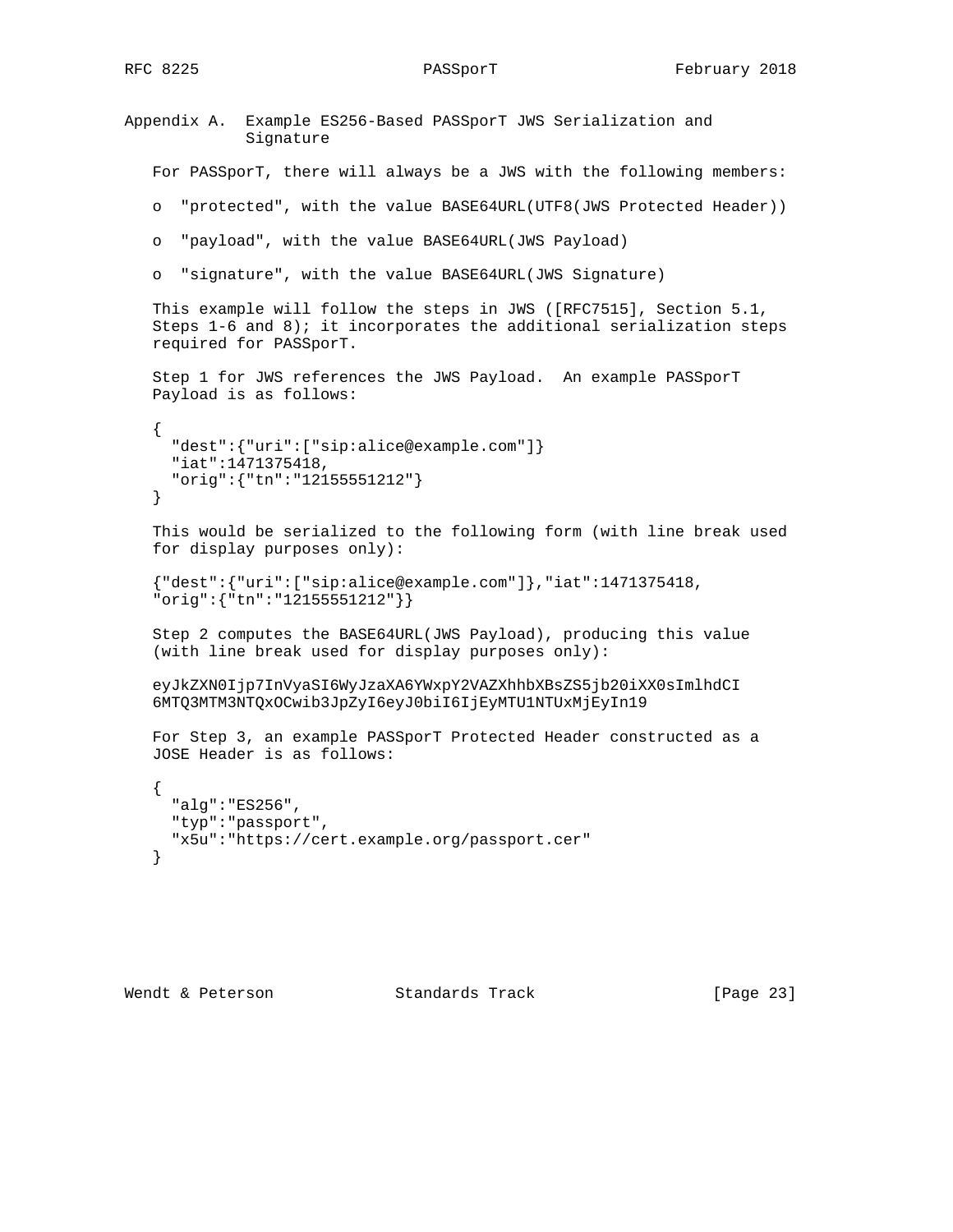.

.

 This would be serialized to the following form (with line break used for display purposes only):

 {"alg":"ES256","typ":"passport","x5u":"https://cert.example.org /passport.cer"}

 Step 4 performs the BASE64URL(UTF8(JWS Protected Header)) operation and encoding, producing this value (with line break used for display purposes only):

 eyJhbGciOiJFUzI1NiIsInR5cCI6InBhc3Nwb3J0IiwieDV1IjoiaHR0cHM6Ly9j ZXJ0LmV4YW1wbGUub3JnL3Bhc3Nwb3J0LmNlciJ9

 Steps 5 and 6 perform the computation of the digital signature of the PASSporT Signing Input ASCII(BASE64URL(UTF8(JWS Protected Header)) || "." || BASE64URL(JWS Payload)), using ES256 as the algorithm and the BASE64URL(JWS Signature).

 VLBCIVDCaeK6M4hLJb6SHQvacAQVvoiiEOWQ\_iUkqk79UD81fHQ0E1b3\_GluIkb a7UWYRM47ZbNFdOJquE35cw

 Step 8 describes how to create the final PASSporT, concatenating the values in the order Header.Payload.Signature with period (".") characters. For the above example values, this would produce the following (with line breaks between periods used for readability purposes only):

 eyJhbGciOiJFUzI1NiIsInR5cCI6InBhc3Nwb3J0IiwieDV1IjoiaHR0cHM6Ly9j ZXJ0LmV4YW1wbGUub3JnL3Bhc3Nwb3J0LmNlciJ9

 eyJkZXN0Ijp7InVyaSI6WyJzaXA6YWxpY2VAZXhhbXBsZS5jb20iXX0sImlhdCI 6MTQ3MTM3NTQxOCwib3JpZyI6eyJ0biI6IjEyMTU1NTUxMjEyIn19

 VLBCIVDCaeK6M4hLJb6SHQvacAQVvoiiEOWQ\_iUkqk79UD81fHQ0E1b3\_GluIkb a7UWYRM47ZbNFdOJquE35cw

A.1. X.509 Private Key in PKCS #8 Format for ES256 Example

 -----BEGIN PRIVATE KEY----- MIGHAgEAMBMGByqGSM49AgEGCCqGSM49AwEHBG0wawIBAQQgi7q2TZvN9VDFg8Vy qCP06bETrR2v8MRvr89rn4i+UAahRANCAAQWfaj1HUETpoNCrOtp9KA8o0V79IuW ARKt9C1cFPkyd3FBP4SeiNZxQhDrD0tdBHls3/wFe8++K2FrPyQF9vuh -----END PRIVATE KEY-----

Wendt & Peterson Standards Track [Page 24]